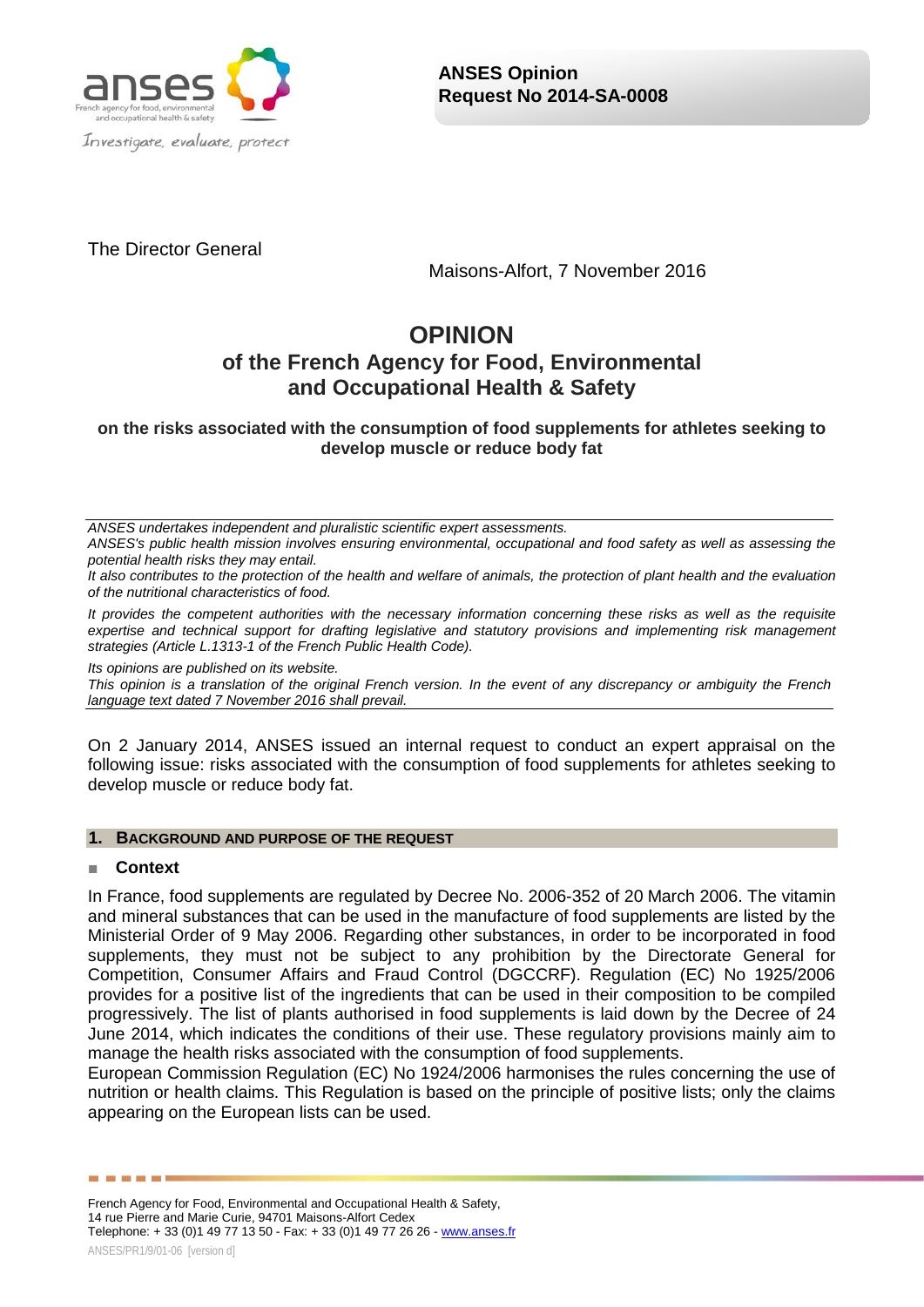Lastly, food supplements must be notified to the DGCCRF before they can be placed on the market.

Between the establishment of the national nutrivigilance scheme in 2009 and 16 February 2016, forty-nine reports of adverse effects likely to be associated with the consumption of food supplements for athletes<sup>1</sup> were brought to the attention of ANSES. Seventeen of these reports contained enough information to be analysed for their causality. The adverse effects reported in these cases are primarily cardiovascular (tachycardia, arrhythmia and stroke) and psychological (anxiety disorders and nervousness). Causality was considered likely in eight cases of adverse effects.

Although this type of food supplement is traditionally used by bodybuilders, its consumption has been expanding in other sports disciplines. Moreover, since it appears that this practice is increasingly being encouraged on forums and by products that are highly visible on the Internet, it is highly unlikely that consumers will benefit from medical supervision or the advice of healthcare professionals. In this context, ANSES issued an internal request with a view to assessing the risks associated with the consumption of food supplements for athletes seeking to develop muscle or reduce body fat.

## ■ **Subject of the request**

The internal request focused on the adverse effects of food supplements consumed by athletes seeking to increase muscle mass or reduce body fat. In the present report, the generic term "food supplements for athletes" will encompass **exclusively** food supplements seeking to develop muscle mass or reduce body fat. Consequently, energy bars, recovery products or pre-competition snacks that can be consumed in the framework of physical activity are not covered by this internal request.

In addition, food supplements presented as able to reduce body fat may also be used by consumers wishing to lose weight in a context other than sport. Regarding food supplements seeking to reduce body fat (often called "fat burners"), only those intended specifically for athletes are concerned by this internal request.

Lastly, the objective of the report is to assess the health risks and not the possible effectiveness of food supplements for athletes.

## **2. ORGANISATION OF THE EXPERT APPRAISAL AND METHOD**

## ■ **Organisation of the expert appraisal**

-

. . . . .

The expert appraisal was carried out in accordance with French standard NF X 50-110 "Quality in Expert Appraisals – General requirements of Competence for Expert Appraisals (May 2003)".

The issues being appraised fall within the scope of the Expert Committee (CES) on "Human Nutrition"*.* ANSES entrusted the expert appraisal to external rapporteurs and to the Working Group (WG) on "Nutrivigilance". The methodological and scientific aspects of the work were presented to the CES on 9 June 2016. It was adopted by the CES at its meeting on 6 July 2016.

 $1$  Food supplements seeking to develop muscle or reduce body fat.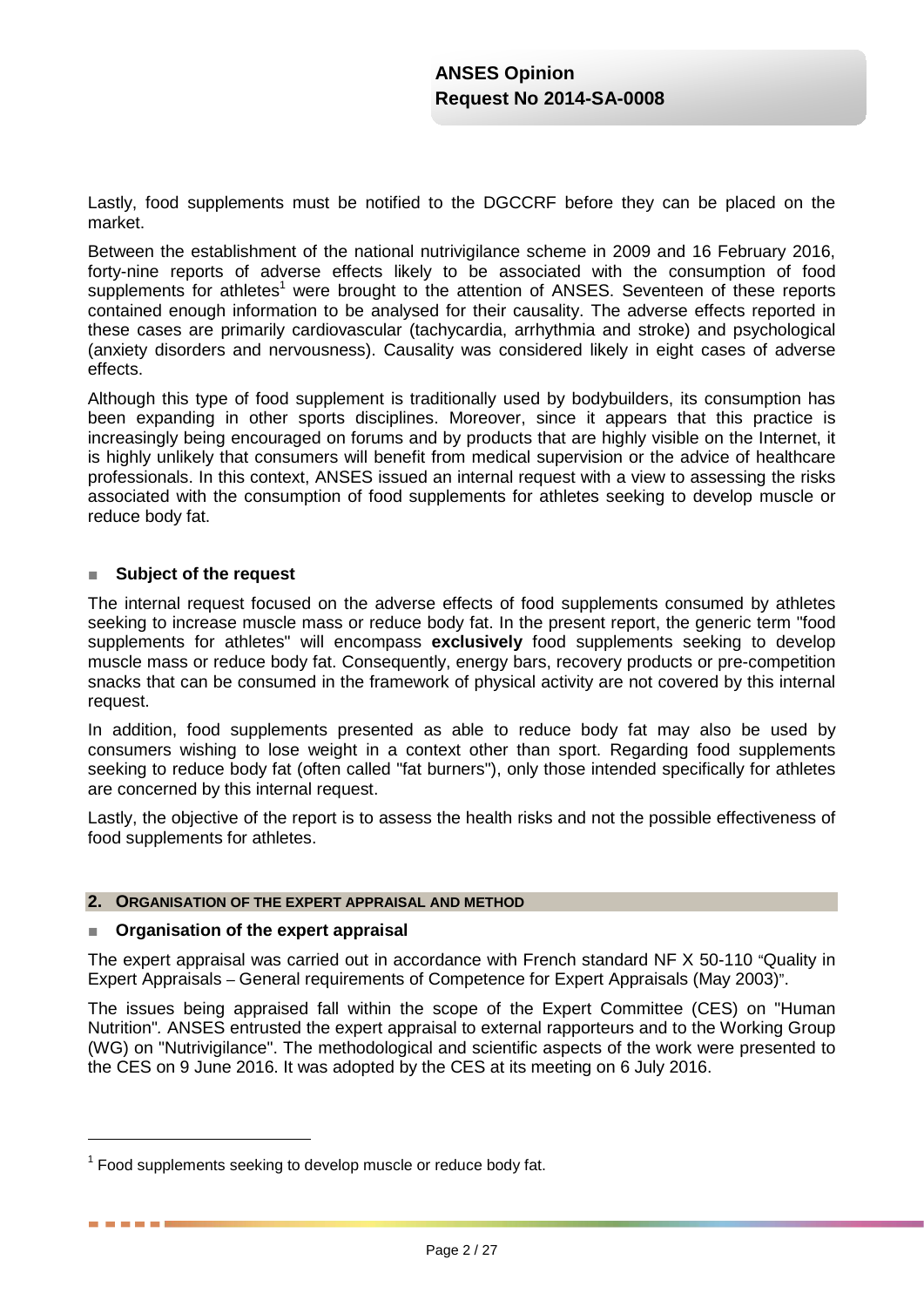ANSES analyses the links of interest declared by the experts prior to their appointment and throughout the work, in order to avoid potential conflicts of interest with regard to the matters dealt with as part of the expert appraisal.

The experts' declarations of interests are made public via the ANSES website [\(www.anses.fr\)](http://www.anses.fr/).

## ■ **Method**

-----

The forty-nine reports of adverse effects likely to be associated with the consumption of food supplements for athletes were collected in the framework of the nutrivigilance scheme. Seventeen reports underwent a causality analysis, carried out using the method developed by ANSES (2011), while the others were regarded as inadmissible due to a lack of information (product not clearly identified, dates of consumption unknown, etc.). The substances mentioned in this report are the ingredients presented as having an action on muscle mass or body fat and fulfilling one of the following conditions:

- − included in the composition of food supplements that have been the subject of admissible nutrivigilance reports;
- considered, by the specialists consulted in the framework of the request, as being potentially consumed by athletes.

The products concerned by the present Opinion are thus not solely confined to food supplements that comply with French regulations, but also include products presented as food supplements and sold illegally on the Internet or in sports centres.

On the other hand, the present Opinion does not address the risks associated with the misuse of drugs for the purposes of muscle development or body fat reduction in a sporting context.

The Toxicovigilance Coordination Committee (CCTV) was consulted in order to produce a summary of the cases notified to the poison control centres. This summary gave rise to a report (CCTV 2015).

ANSES contacted the health agencies in various European countries, Canada and the United States to obtain any insights they may have gained from surveillance and expertise on the safety of food supplements for athletes. The answers received are included in the WG's expert appraisal report.

Lastly, several stakeholders were consulted by ANSES in the framework of this internal request:

- − the French Federation of Weightlifting, Weight Training, Athletic Strength and Bodybuilding (FFHMFAC);
- − the French Society for Exercise and Sport Medicine (SFMES);
- the French Association of Dieticians-Nutritionists (AFDN).

These organisations were invited to respond to questions posed by the Agency and to bring to its attention any information considered useful in the framework of the assessment of the risks associated with the consumption of food supplements for athletes. The accounts of these hearings are included in the WG's expert appraisal report.

## **3. ANALYSIS AND CONCLUSIONS OF THE CES AND THE WG**

The discussion and conclusions presented below summarise the collective expert appraisal report of the WG on "Nutrivigilance" and the CES on "Human Nutrition".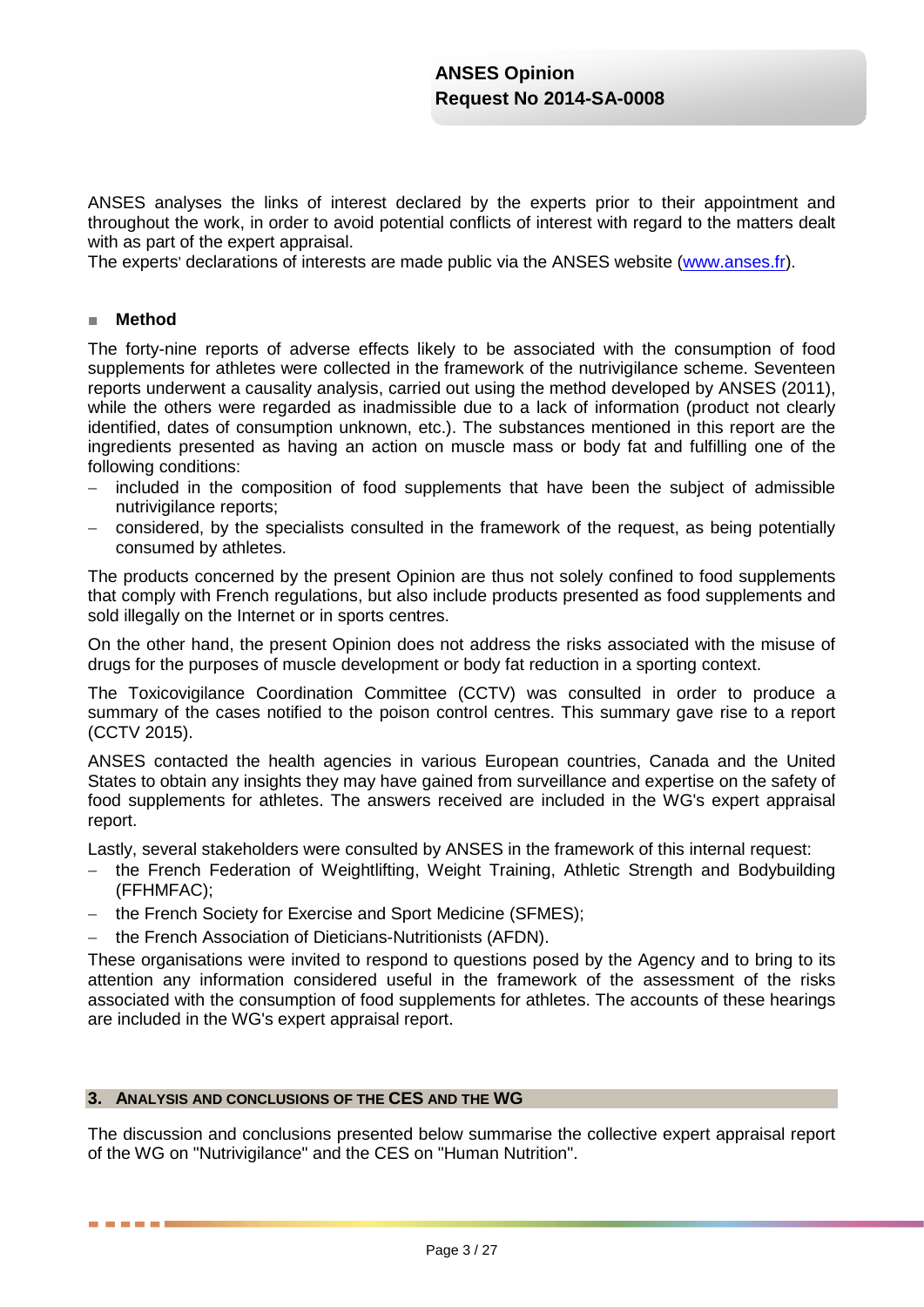## ■ **Composition of food supplements for athletes**

Many substances may be included in the composition of food supplements for athletes. They are often presented as able to increase muscle mass or reduce body fat. Some of these substances are included on the list of prohibited substances produced by the World Anti-Doping Agency and revised every year, and are adopted in France annually by a decree of the Ministry of Sports. However, although the food supplements containing these substances are not authorised for sale, it is still possible to obtain them, in particular on the Internet. Some athletes may thus consume prohibited substances, sometimes unknowingly if the food supplement has been adulterated, i.e. when a substance has been added by the manufacturer but is not mentioned on the labelling. This risk has been identified in particular for food supplements claiming to have an action on muscle mass or body fat (Geyer *et al.* 2008; Geyer *et al.* 2004).

• Non-prohibited substances

o Substances aiming to increase muscle mass

## Proteins and amino acids and metabolites:

**Proteins**: two types of proteins are consumed: whey proteins and caseins, which represent the two main protein fractions in milk. The claims "protein contributes to a growth in muscle mass" and "protein contributes to the maintenance of muscle mass" have been authorised and are included in Commission Regulation (EC) No 432/2012.

**Branched-chain amino acids (BCAA)**: these include leucine, isoleucine and valine. These are essential amino acids, i.e. they must be provided by food.

**Glutamine**: glutamine is an amino acid produced predominantly by the skeletal muscles (Bowtell *et al.* 1999; Golden *et al.* 1982). It is one of the so-called conditionally-essential amino acids, since it may be produced by the body in insufficient quantities in certain specific situations (states of acute aggression for example), when it then has to be provided by food.

**β-hydroxy-β-methylbutyrate (HMB) and α-ketoisocaproate**: β-hydroxy-β-methylbutyrate or HMB is a metabolite from the catabolism of leucine. Leucine is converted to α-ketoisocaproate, which in turn is metabolised partly to HMB.

**L-tyrosine**: L-tyrosine is an α-amino acid which is not strictly essential, since it is synthesised from phenylalanine. It is involved in the synthesis of catecholamines: adrenaline, noradrenaline, dopamine and L-DOPA. It is also a precursor of melanin and thyroid hormones (Berg *et al.* 2013; EFSA 2013b).

**β-alanine**: β-alanine is a β-amino acid produced *in vivo* by the degradation of dihydrouracil and carnosine and metabolised to acetic acid. It is a constituent of certain peptides such as carnosine and anserine, as well as of pantothenic acid (vitamin B5), itself a constituent of coenzyme A (Trexler *et al.* 2015).

**Arginine**: arginine is an α-amino acid classified among the conditionally-essential amino acids. Arginine is synthesised from citrulline, itself derived from glutamic acid or glutamine. The endogenous synthesis of arginine is mainly renal. Arginine enables the synthesis of nitric oxide (NO) by NO synthase (Lorin *et al.* 2014); it is also a precursor of creatine (Berg *et al*. 2013; EFSA 2016b).

**Creatine**: Creatine is an endogenous derivative of amino acids. It is synthesised by the kidney, the liver and the pancreas from three amino acids: arginine, glycine and methionine (Juhn and Tarnopolsky 1998; Tarnopolsky and Beal 2001; Walker 1979). The claim "creatine increases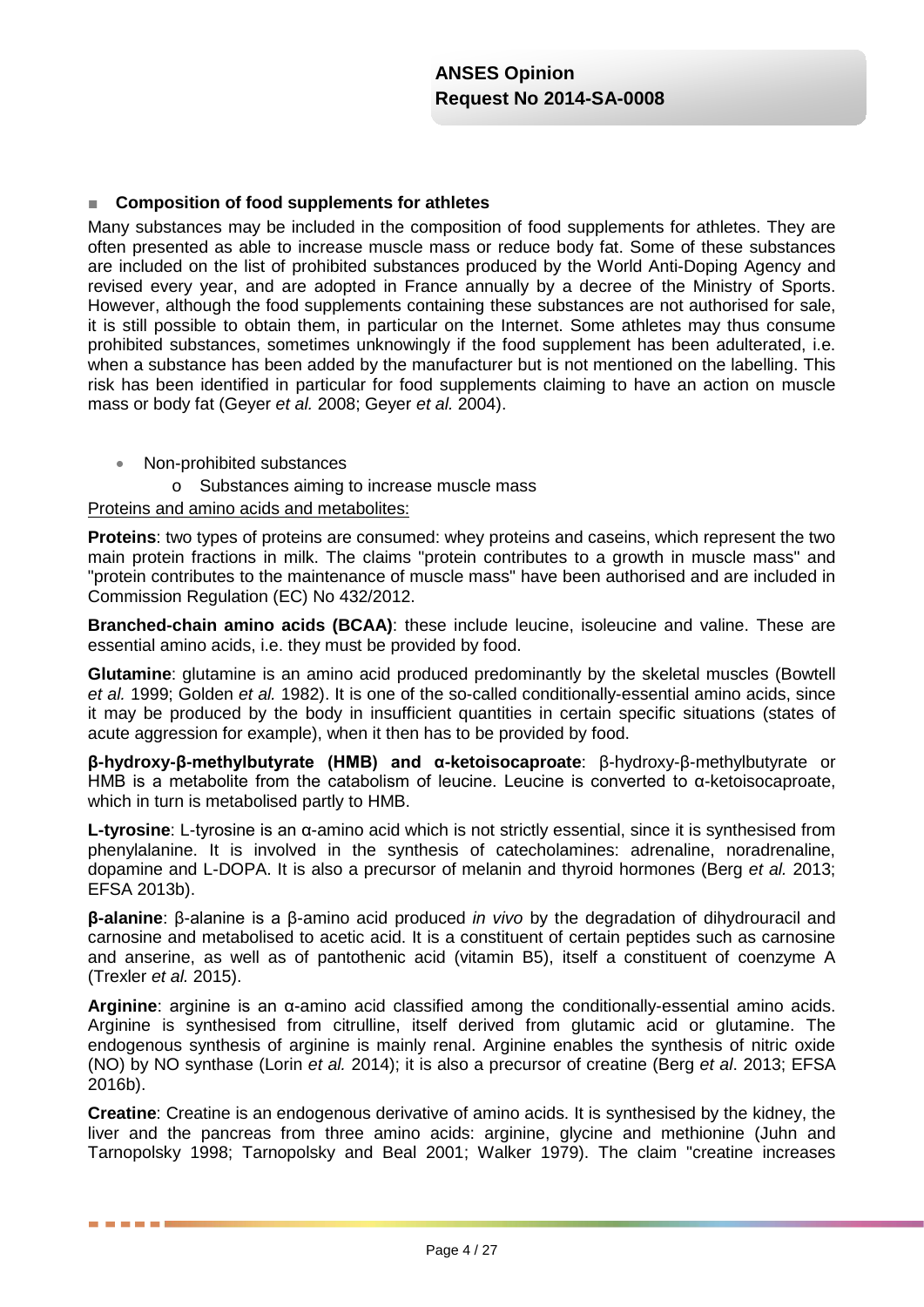physical performance in successive bursts of short-term, high intensity exercise" has been authorised and is included in Commission Regulation (EC) No 432/2012.

## DHEA:

DHEA is a particular case of a substance that is not prohibited in food supplements, and is described later with the anabolic androgenic steroids.

## Plant extracts:

*Tribulus terrestris*: *Tribulus terrestris* L. (bindii, puncture vine) is an annual creeping plant, belonging to the Zygophyllaceae family. A large number of compounds have been identified in the species, including saponins, flavonoids and alkaloids (Chhatre *et al.* 2014; Kang *et al.* 2014).

**Plants of the genus** *Smilax*: the extracts included in the composition of some food supplements for athletes come from *Smilax aristolochiifolia* Mill. (syn. *Smilax medica* Schltdl. & Cham.), *Smilax officinalis* Kunth. and *Smilax ornata* Lem. (syn. *Smilax regelii* Killip & C.V.Morton) (King *et al.* 2012). These extracts are particularly rich in sterols and steroidal saponins (Bucci 2000).

#### Minerals:

**Vanadium**: vanadium is a mineral that is poorly absorbed in the duodenum (less than 1%) after transformation into vanadyl  $(V^{4+})$  in the stomach (Arnaud 2001). It is transported in the bloodstream by transferrin. It accumulates primarily in the kidney and to a lesser degree in the liver, bones and spleen (Korbecki *et al.* 2012).

**Chromium**: chromium is a mineral that is often formulated as chromium picolinate due to its greater bioavailability (Hasten *et al.* 1992).

o Substances aiming to reduce body fat

Regular practitioners of weight training or strength training are interested in substances that claim to be able to melt body fat. These substances are presented as "*fat burners*".

## L-carnitine:

Carnitine is a quaternary amine. The only isomer with biological activity is L-carnitine (Hathcock and Shao 2006).

## Choline:

------

Choline is provided by food or synthesised endogenously. It plays a functional and structural role in cells, and in particular is a precursor of acetylcholine and phospholipids. It is also involved in lipoprotein metabolism and is part of the group of methyl donors (Penry and Manore 2008; Zeisel 2015).

## 2-phenylethylamine (PEA):

2-phenylethylamine or β-phenylethylamine (PEA) constitutes the basic structure of a family of neuroactive compounds, in particular certain endogenous neurotransmitters such as dopamine,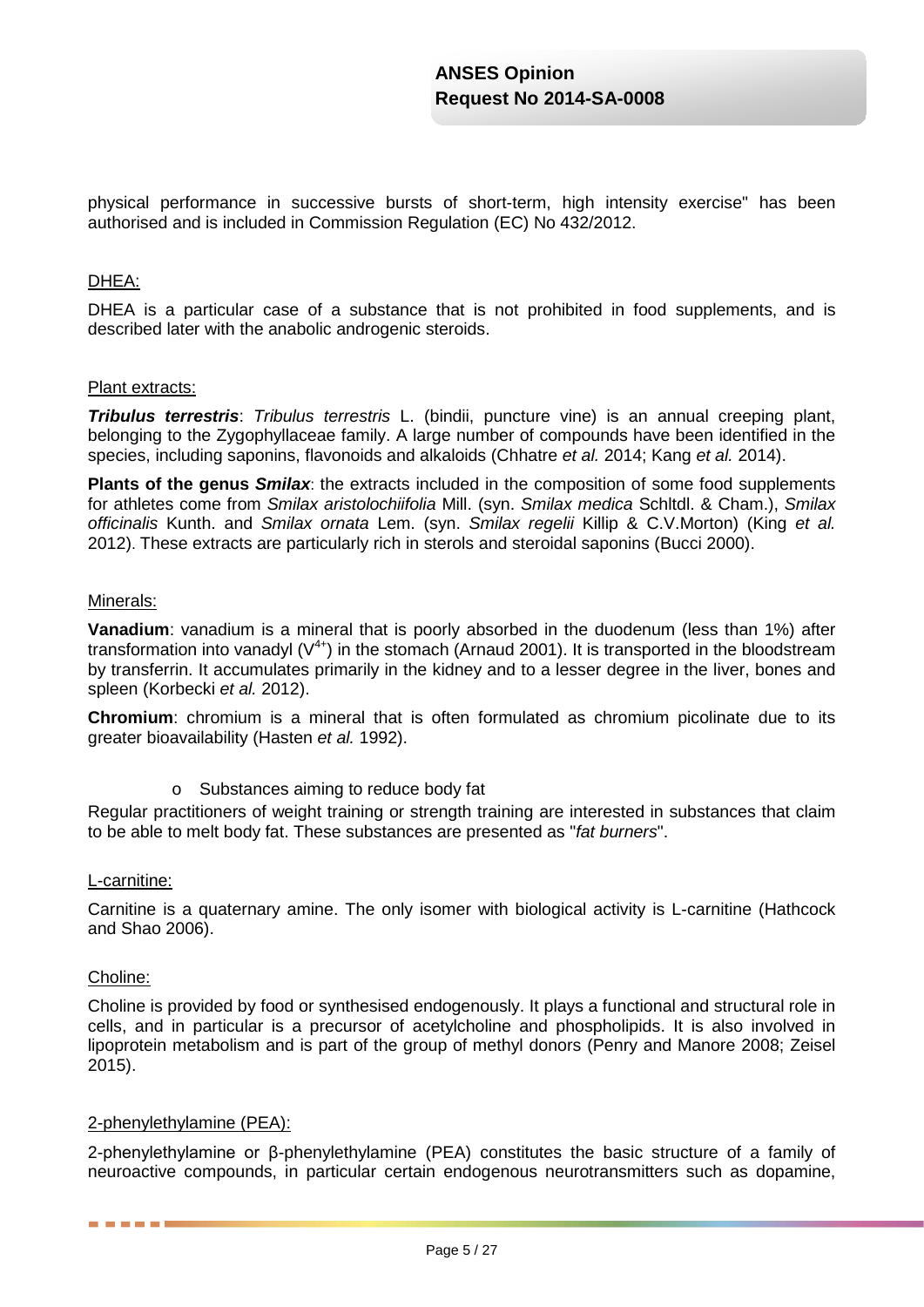adrenaline and noradrenaline (Passmore and Robson 1970). In the mammalian brain, endogenous production of PEA is very low (a few nanograms per gram of nervous tissue). The synthesis of PEA results from the decarboxylation of phenylalanine by the dopaminergic neurons. The presence of PEA has been identified in certain foods, in particular cocoa (Chaytor *et al.* 1975).

## Plant extracts:

*Cissus quadrangularis*: *Cissus quadrangularis* L. is an edible plant belonging to the Vitaceae family. The extracts from this plant in particular contain vitamin C and substances related to anabolic steroids (Potu *et al.* 2009).

*Coleus forskohlii*: *Coleus forskohlii* (Willd.) Briq., synonym *Plectranthus forskohlii* Willd., belongs to the family of Lamiaceae. The name *Plectranthus barbatus* Andrews is sometimes used to designate *Coleus forskohlii*. This plant produces diterpenes, including forskolin (Alasbahi and Melzig 2010).

*Garcinia cambogia*: the current valid name of the Malabar tamarind is *Garcinia gummi-gutta* (L.) Roxb. (Clusiaceae). It is most often known by the name *G. cambogia* [Gaertn.] Desr. Extracts from the pericarp of the fruit of this species contain (-)-hydroxycitric acid or HCA (2*S*, 3*S-*hydroxycitric acid) (Semwal *et al.* 2015).

*Magnolia officinalis*: The bark of *Magnolia officinalis* Rehder & E.H.Wilson (Magnoliaceae) is described by monographs in the Chinese and European pharmacopoeias. The main active ingredients identified are lignans (magnolol, honokiol) (Yan *et al.* 2013).

## Substances extracted from plants:

**Evodiamine**: evodiamine is one of the main alkaloids from the evodia fruit (*Evodia ruticarpa* (A. Juss) Hook.f. & Thomson, Rutaceae).

**Caffeine**: caffeine or 1,3,7-trimethylxanthine belongs to the family of methylxanthines. It is found in more than sixty plants, including coffee, tea, kola nut, guarana and maté; coffee and tea are the main food vectors. Caffeine may also be produced by chemical synthesis (ANSES, 2013a; Heckman *et al*. 2010).

**Theobromine**: theobromine is a methylxanthine found in the fruit of the cacao tree and in smaller quantities in tea leaves (Hicks *et al.* 1996), guarana seeds (Weckerle *et al.* 2003), maté leaves (Cardozo Jr *et al.* 2007) and kola nuts (Burdock *et al.* 2009).

*P***-synephrine**: *p*-synephrine is an alkaloid naturally present in several species of the genus *Citrus*, in particular *Citrus* x *aurantium* L. or bitter orange, used in food supplements (ANSES 2014).

**Raspberry ketone**: "raspberry ketone" (4-(4-hydroxyphenyl)butan-2-one) is one of the main aromatic compounds of the fruit of the raspberry (*Rubus idaeus* L., Rosaceae) (Beekwilder *et al.* 2007).

## • Prohibited substances

. . . . .

Although certain substances are prohibited from sale in France, their presence has been identified in some food supplements liable to be consumed in France. Their presence constitutes fraud, and the food supplements that contain them are regarded as adulterated. The development of transnational orders via the Internet increases the possibility of ordering and importing foodstuffs that do not comply with French regulations.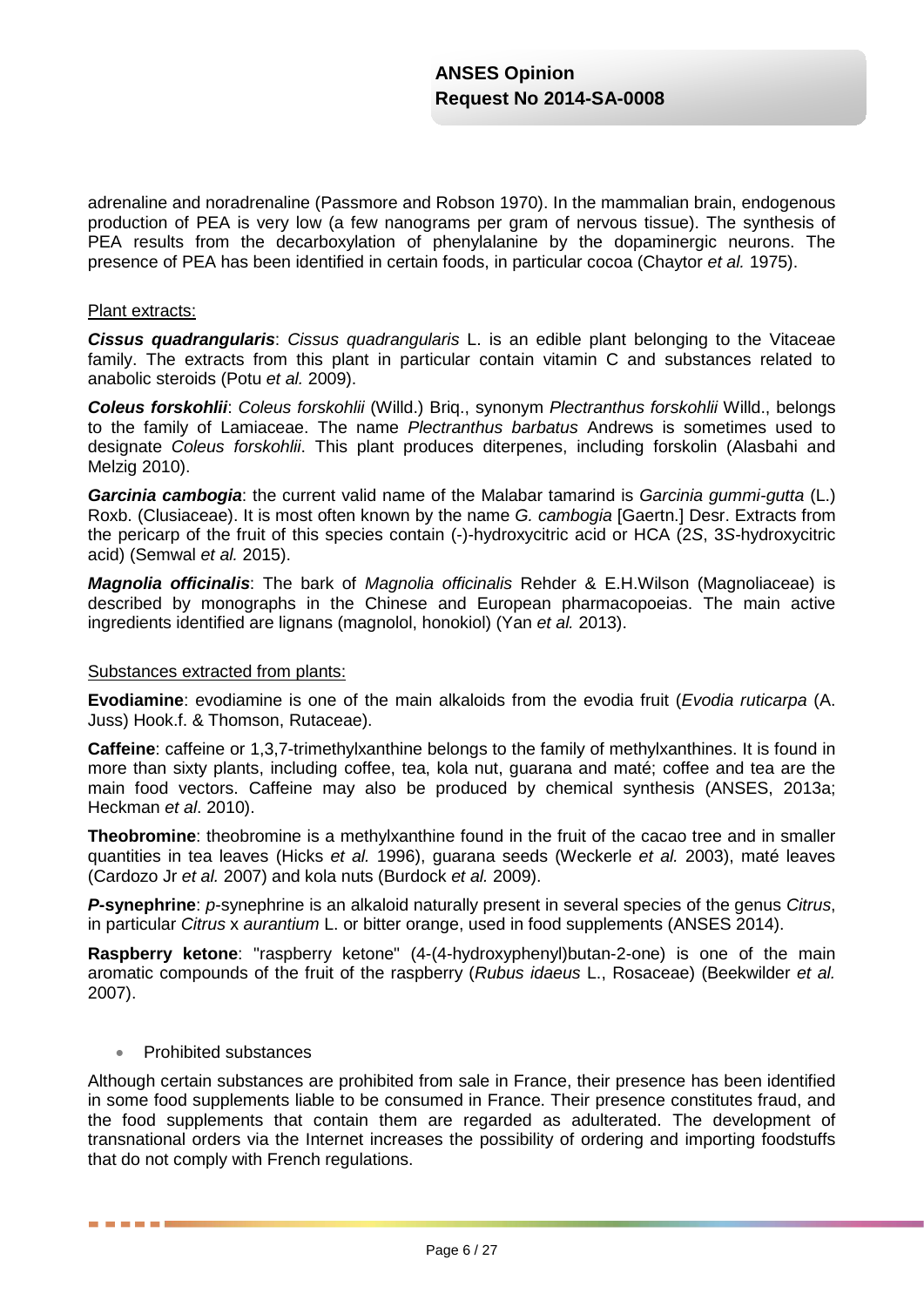The adulteration of foodstuffs may expose an athlete to a positive drug test. One of the actions in the area of doping prevention involves ensuring that people practising a physical and sporting activity do not ingest doping substances, especially through food supplements and other foodstuffs intended for athletes. The French standard NF V 94-001 (AFNOR 2012) has described the requirements relating to the development and manufacture of food supplements and other foodstuffs for athletes that are free from substances prohibited by the UNESCO International Convention against Doping in Sport (transposed into French law by Act No. 2007-129 of 31 January 2007 and ratified by Decree No. 007- 503 of 2 April).

o Substances aiming to increase muscle mass

**Anabolic androgenic steroids**: the precursors of anabolic steroids (prohormones) are androgenic precursors which, after ingestion, are transformed into derivatives of testosterone (King *et al.* 2012). Although available on the Internet, these substances are prohibited from sale in many countries and are *a fortiori* prohibited in athletes likely to be subject to drug tests. These substances include androstenedione and androstenediol (Brown *et al.* 2006). Dehydroepiandrosterone (DHEA) is a particular case since it is included on the list of doping substances of the World Anti-Doping Agency (WADA)<sup>2</sup>, but is not prohibited in food supplements (Webb *et al.* 2006).

o Substance aiming to increase muscle mass and reduce body fat

**Clenbuterol**: clenbuterol is a β-adrenergic receptor agonist used as bronchodilator medication for veterinary purposes and misused by some athletes for its supposed anabolic and lipolytic effects. This product is included on the list of doping substances (Prather *et al.* 1995).

o Substances aiming to reduce body fat

**Ephedrine, pseudoephedrine and phenylpropanolamine**: ephedrine and its analogues, pseudoephedrine and phenylpropanolamine, are alkaloids used by certain athletes, and extracted from plants of the genus *Ephedra* (Ephedraceae), in particular *Ephedra sinica* Stapf. also known as *Ma huang* (Bergeron *et al.* 2010). They are structurally similar to amphetamines (Magkos and Kavouras 2004).

Despite the ban on the marketing of ephedrine in France and many other countries, this substance is still used and is found in food supplements for athletes practising weight training. Pseudoephedrine and phenylpropanolamine are decongestants of the upper airways; pseudoephedrine is still found in commercial French pharmaceutical products while phenylpropanolamine has been withdrawn.

**Sibutramine**: sibutramine was a drug indicated in the treatment of obesity and overweight, whose marketing authorisation (MA) was suspended in 2010 following the results of a long-term study that identified an increased risk of cardiovascular complications. It had been on the list of substances prohibited in competition for athletes since 2006. Despite these bans, it is found in food

-

. . . . .

 $2$  WADA's prohibited list aims to include as many known substances and methods as possible that meet two of the following three criteria:

a. The substance or method has the potential to enhance or enhances sports performance

b. The substance or method presents an actual or potential health risk to the athlete

c. The use of the substance or the method violates the spirit of sport (as defined in the World Anti-Doping Code).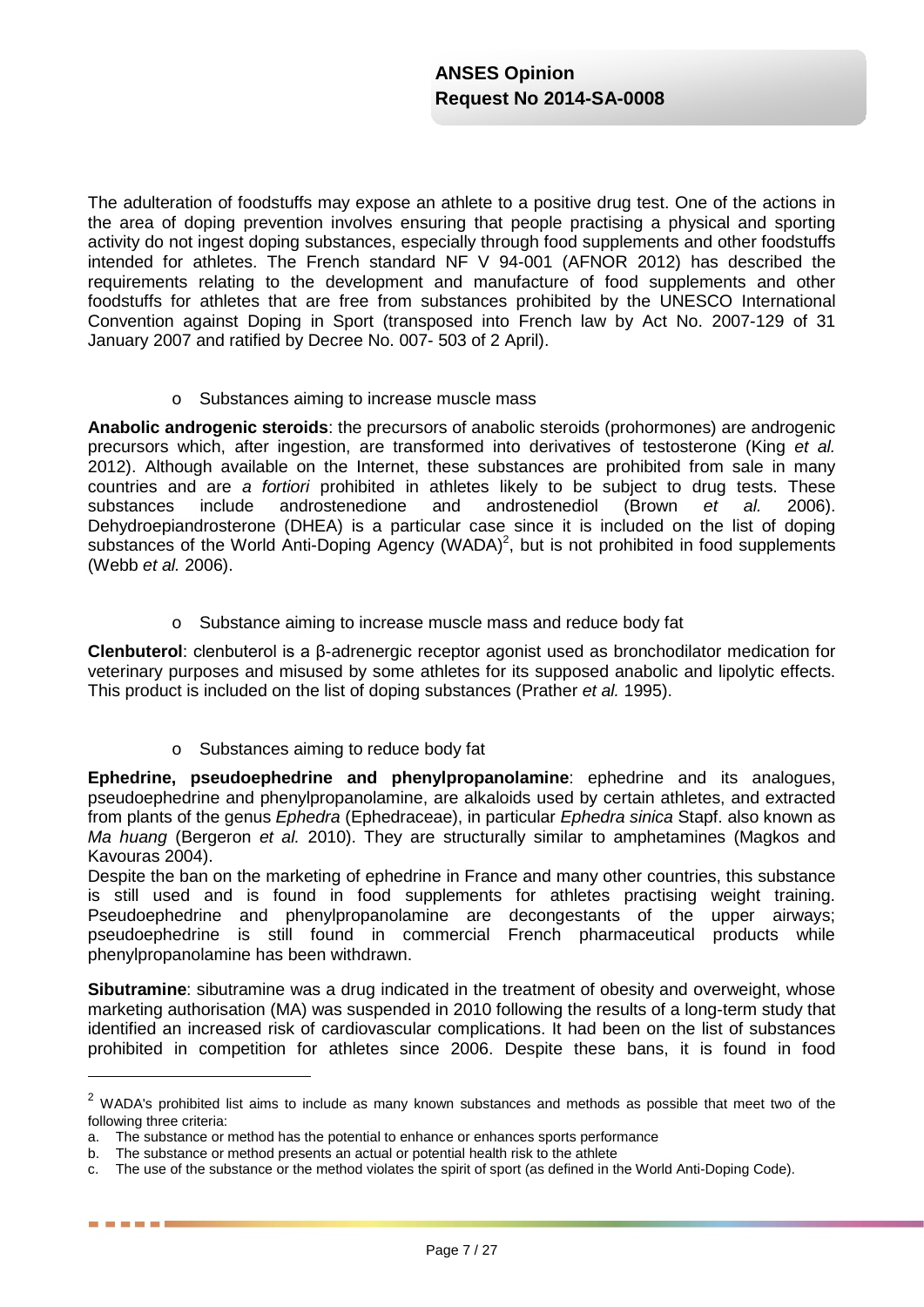supplements targeting weight loss, sometimes without its presence being mentioned on the labelling (Muller *et al.* 2009).

**1,3-dimethylamine (DMAA)**: 1,3-dimethylamylamine (DMAA), also called methylhexanamine, is a stimulant molecularly similar to a sympathomimetic, tuaminoheptane, both of which have been included since 2010 on the list of substances prohibited in competition. It was used in decongestant sprays for nasal mucosa. Although prohibited from sale, it is still found in food supplements (mainly on the American market), in which it acts as an anorectic stimulant.

**2,4-dinitrophenol (2,4-DNP)**: 2,4-dinitrophenol (2,4-DNP) had historically been used as a dye, preservative, herbicide and explosive since the 1930s. In 1938, the emergence of cases of adverse effects (mainly cataracts but also fatalities) led the American authorities to prohibit its prescription (Yen and Ewald 2012).

## ■ **Adverse effects of food supplements for athletes**

• Cases from nutrivigilance

The nutrivigilance scheme collected forty-nine reports of adverse effects likely to be associated with the consumption of food supplements for athletes, between its establishment in 2009 and 16 February 2016. Seventeen of these reports contained enough information to be analysed for their causality, which was considered likely in eight of the cases.

The adverse effects reported were mainly cardiovascular and less frequently psychological, hepatic, renal, neurological, dermatological, gastroenterological, etc.

• Literature data and mechanistic elements likely to explain the reported adverse effects

The experts conducted a review of the bibliography on the adverse effects of substances in food supplements for athletes seeking to develop muscle mass or reduce body fat. Only the adverse effects of greatest concern were addressed.

o Cardiovascular effects

## Non-prohibited substances

## **Caffeine alone**

. . . .

Caffeine has adrenergic effects and probably potentiates the effects of other stimulants by increasing the levels of cAMP (cyclic adenosine monophosphate). It can thus cause agitation, tremors and arrhythmia (Dhar *et al.* 2005). Tachycardia is a classic symptom of caffeine intoxication. These effects appear to be even more marked where consumption is high and the consumer is 'naive', i.e., unaccustomed to caffeine consumption, which is often the case with the adolescent population (ANSES, 2013a).

## **Caffeine associated with** *p***-synephrine**

The health effects of caffeine combined with synephrine were discussed in an opinion issued by ANSES (2014) on the risks associated with the presence in food supplements of *p-*synephrine or ingredients obtained from *Citrus* spp. fruits containing this substance. In the conclusions of the opinion, ANSES recommends avoiding combining *p-*synephrine with caffeine or preparations containing it, as the association of these substances induces a risk of occurrence of cardiovascular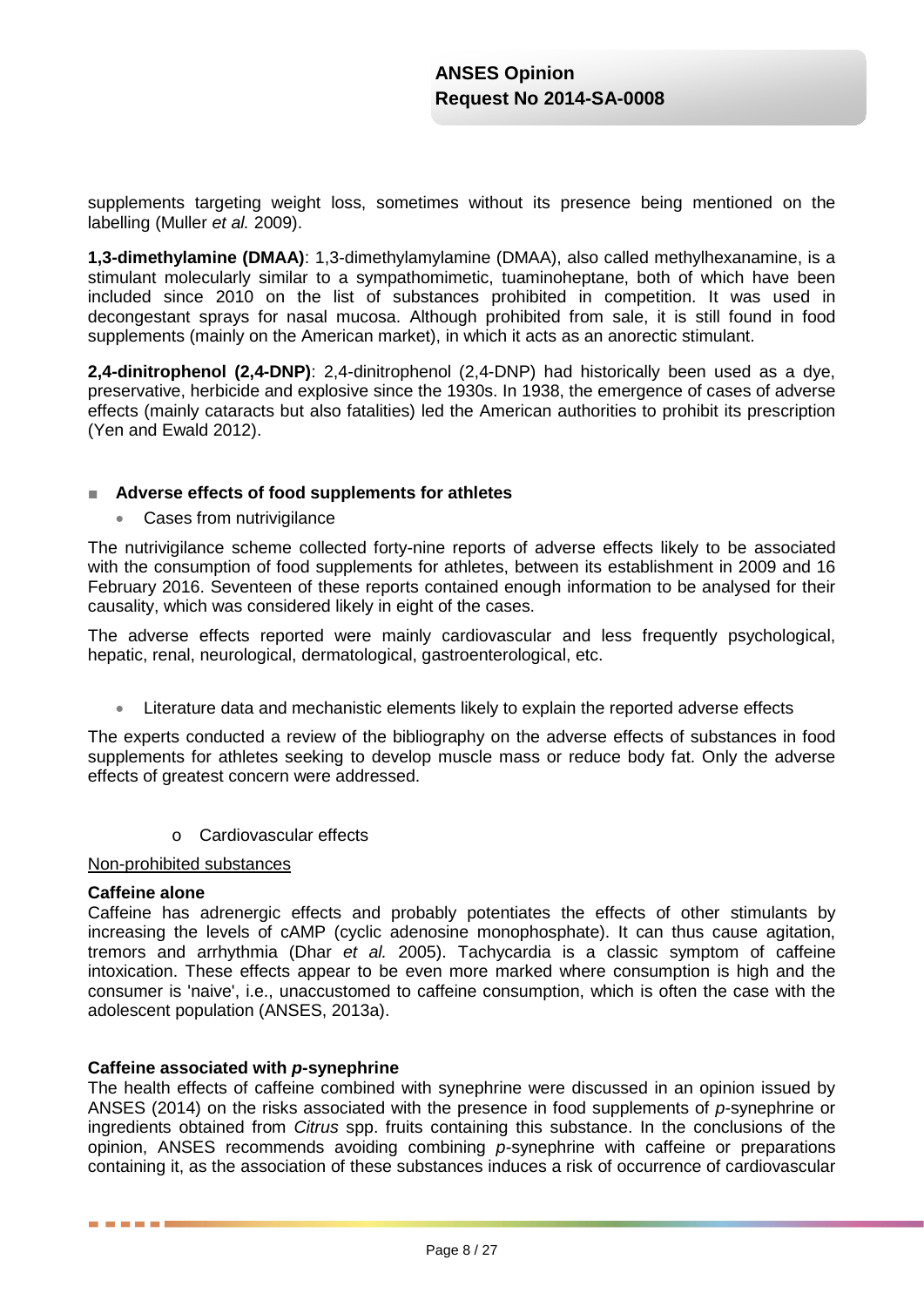events. In addition, the slight vasoconstrictor effects exercised by the synephrine acting on the  $\alpha$ 1adrenergic receptors (Hibino *et al.* 2009) are exacerbated by the association with caffeine (Hansen *et al.* 2012).

## **Evodiamine**

The adverse effects of evodiamine may be related to its ability to activate the capsaicin receptor underlying its positive inotropic and chronotropic actions (Kobayashi *et al.* 2001; Shoji *et al.* 1986) and vasodilator actions (risk of hypotension) (Kobayashi *et al.* 2000).

## Prohibited substances

## **DMAA**

DMAA, which has the same stimulating action as ephedrine, has adverse cardiovascular effects similar to those observed with stimulants such as ephedrine and amphetamines. The adverse effects reported in the literature are myocardial infarction, arrhythmia and cardiomyopathies (BfR 2012; Cohen 2012; Karnatovskaia *et al.* 2015). The study by Bloomer *et al.* (2011) suggests that the increase in blood pressure caused by DMAA is dose-dependent.

In general, stimulants are arrhythmogenic. To the extent that physical exercise can also lead to arrhythmia, the risk of the onset of rhythm disorders is increased with the concomitant use of stimulant(s). In addition, physical exercise enhances the thermogenic effect of stimulants, which increases the risk of occurrence of exercise-induced hyperthermia (Hatton *et al.* 2014).

## **Ephedrine alkaloids**

Ephedrine and its analogues exert an indirect sympathomimetic action by stimulating the release of a neurotransmitter, noradrenaline (or norepinephrine) (Cannon and Nedergaard 2004). The adverse effects of ephedrine alkaloids are directly related to this action. In addition to their hypertension effects, they cause vasoconstriction and coronary vasospasm that are more pronounced in individuals with an increase in vagal tone, such as athletes. Many cases of adverse effects associated with these substances have been reported, in particular myocardial infarction in otherwise healthy young individuals, arrhythmia in pregnant women, tachycardia, palpitations, stroke, transient ischemic attacks and sudden death due to brain haemorrhage. The cases of myocardial infarction can be explained by vasoconstriction and hypercoagulability induced by the alkaloids extracted from the ephedra plant that reduce the intake of oxygen in the coronary artery network (Andraws *et al.* 2005; EFSA 2013a).

## **Caffeine combined with prohibited sympathomimetic substances**

Caffeine can also cause adverse effects when it is associated with other substances; one case of stroke was reported with caffeine combined with ephedrine (Vahedi *et al.* 2000). One case of cerebral haemorrhage was also reported in a young man aged 21 years who consumed DMAA and caffeine (Gee *et al.* 2010).

The concomitant consumption of caffeine and other substances with sympathomimetic activity (ephedrine, *p*-synephrine, DMAA, clenbuterol, sibutramine) potentiates their specific effects and may increase the tachycardia effects of caffeine. This assumption has been widely confirmed with ephedrine (Greenway *et al.* 2004; Vukovich *et al.* 2005) and may be extended to other sympathomimetic substances.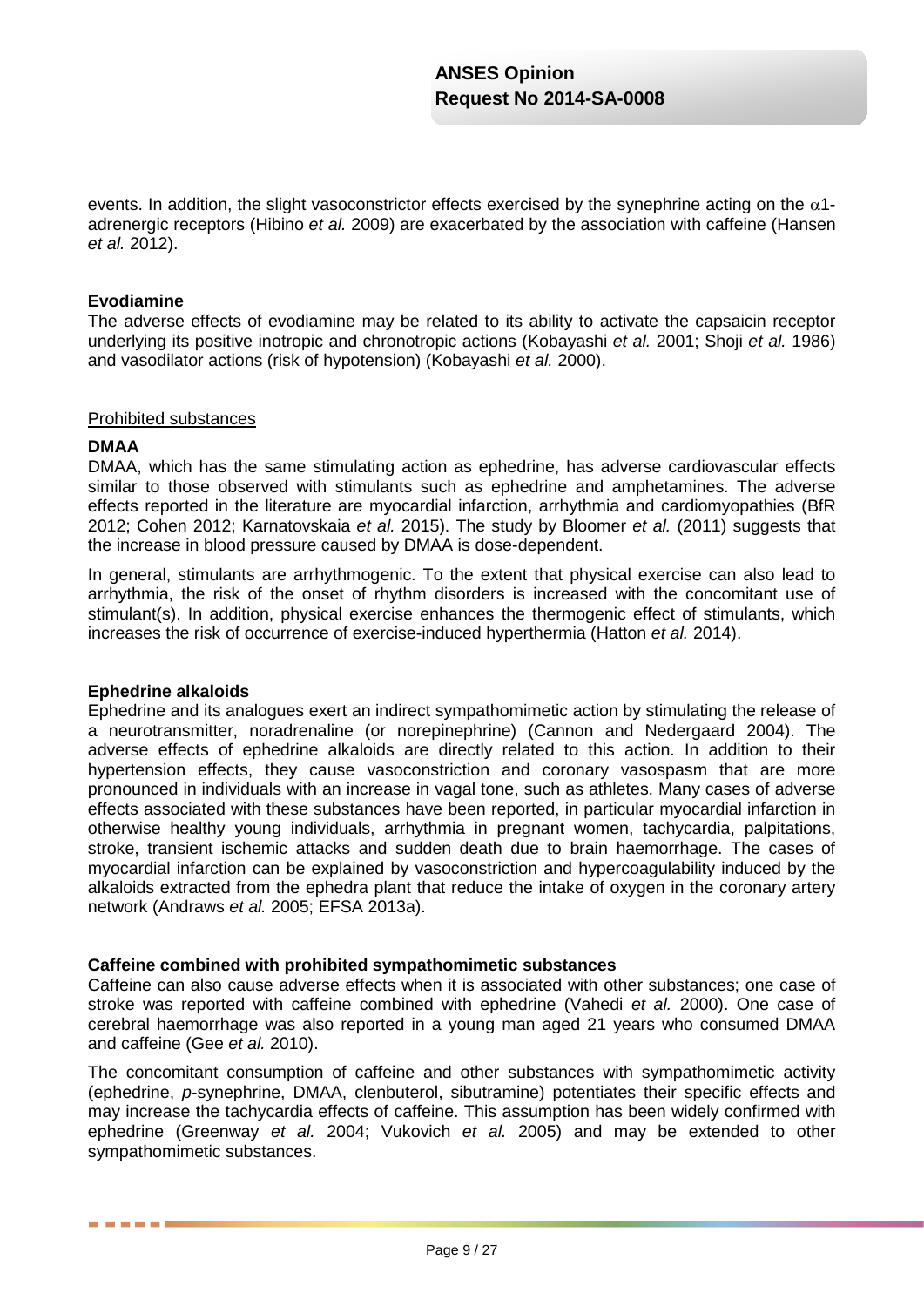#### **Anabolic androgenic steroids**

Anabolic androgenic steroids can affect the cardiovascular system (Basaria 2010). Gårevik *et al.* (2012) showed that after intramuscular administration of testosterone, blood concentrations of total cholesterol were higher. This rise is due to an increase in expression of the gene encoding the enzyme responsible for cholesterol synthesis, 3-hydroxy-3-methyl-glutaryl-coenzyme A (HMG-CoA) reductase, thus increasing the concentrations of LDL cholesterol. Therefore, taking anabolic androgenic steroids can promote the development of coronary artery disease (Hatton *et al.* 2014).

Anabolic androgenic steroids can also cause cardiomyopathy with left ventricular hypertrophy. These effects contribute to increasing the risk of sudden death (Nascimento and Medei 2011). The cardiomyopathies induced by anabolic androgenic steroids depend on the type and dose of steroid administered, and seem to be at least partially reversible on cessation of consumption and with drug treatment (Momaya *et al.* 2015; Rothman *et al.* 2011).

Anabolic steroid supplementation leads to an increase in plasma homocysteine concentrations. Homocysteine is a derivative of methionine metabolism and a risk marker for atherosclerosis and atherothrombosis. The consumption of anabolic substances by bodybuilding practitioners increases homocysteinaemia and increases the risk of thromboembolic events (Ebenbichler *et al.* 2001; Graham *et al.* 2006).

## **2,4-DNP**

The toxicity of 2,4-DNP is directly related to its mechanism of action: by decoupling mitochondrial oxidative phosphorylation, it cancels the electrochemical proton gradient, preventing the functioning of ATP synthetase. It results in cells being unable to produce ATP and an increase in thermogenesis. The acute toxicity of 2,4-DNP can result in hyperthermia, tachycardia, excessive sweating and cardiac arrest. In addition, 2,4-DNP causes potassium retention in the kidneys, leading to hyperkalaemia. Deaths identified as being caused by 2,4-DNP have emerged in the past fifteen years. The lowest lethal dose reported is 300 mg/d for six weeks. With acute consumption, the lowest lethal dose reported is 2.3 g. The time between consumption and death is on average 14 h (Grundlingh *et al.* 2011; Yen and Ewald 2012).

## **Clenbuterol**

Clenbuterol, which is a β<sub>2</sub>-adrenergic agonist (Li *et al.* 2012), has adverse effects associated with its sympathomimetic activity. The cases of adverse effects reported are essentially tachycardia, hypokalemia, myocardial ischemia and palpitations, sometimes accompanied by agitation and anxiety (Spiller *et al.* 2013).

## **Sibutramine**

Sibutramine is a serotonin and noradrenaline re-uptake inhibitor (Bray and Greenway 2007). Its adverse effects result from its sympathomimetic action. It increases blood pressure and heart rate, which is why, when it was authorised, it was contraindicated in patients with a history of cardiovascular disease (Florentin *et al.* 2008).

o Neuropsychiatric effects

Non-prohibited substances

## **Caffeine**

<u> La Barat de la B</u>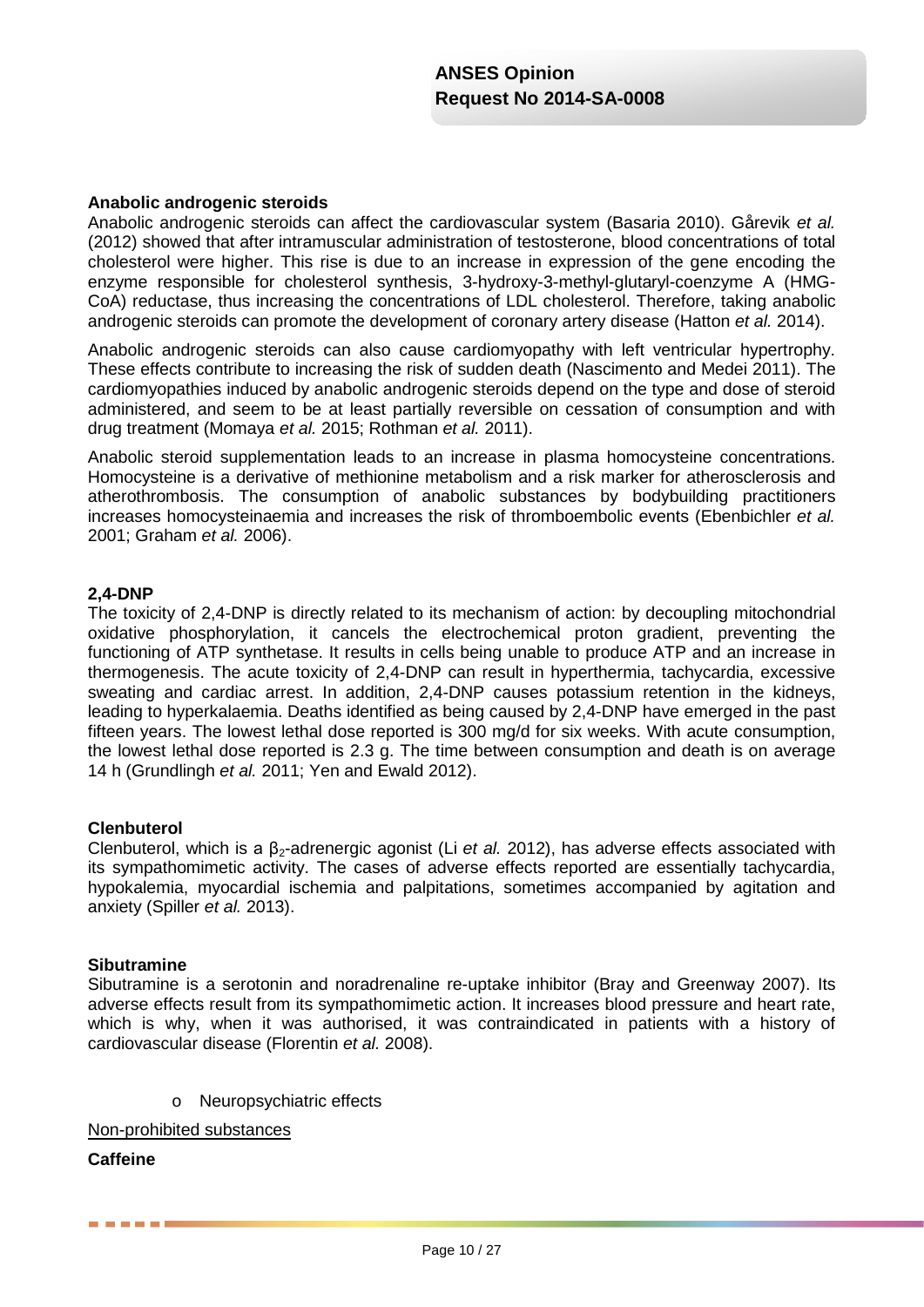Caffeine has many biochemical targets in the central nervous system, such as the GABA receptors and adenosine  $A_1$  and  $A_{2A}$  receptors. Taking caffeine may thus induce psycho-behavioural disorders including nervousness, irritability, anxiety and even panic attacks or psychotic phenomena, including hallucinations. Single doses of 300 or 400 mg of caffeine can induce phenomena of mental tension and anxiety, all the more so if the subject is in a stressful environment. It seems that the mental complications are mainly present in subjects who previously suffered from a psychiatric condition, in particular chronic generalised anxiety disorders and panic attacks. In such subjects after acute caffeine consumption, symptoms such as nervousness, anxiety disorders or even distress, nausea, palpitations and tremors can appear. Chronic use of high doses of caffeine (i.e. higher than 300 mg/d) may increase the risk of experiencing hallucinations, in particular in situations of stress (ANSES, 2013a).

## **PEA**

In a review article, Wolf and Mosnaim (1983) indicate that endogenous PEA can play a role in the aetiology of various neuropsychiatric disorders such as schizophrenia, Parkinson's disease or certain aggressive behaviours. In addition, Beck *et al.* (1998) report three cases of hospitalisation occurring in 1973, in drug addicts who unintentionally consumed PEA instead of amphetamines. The following adverse effects were reported: anxiety, tachycardia, nausea and vomiting.

## **β-alanine**

The only known adverse effect is the onset of paraesthesia, observed for doses equal to or greater than 8 g/d (Harris *et al.* 2006). This paraesthesia is directly correlated to plasma levels of β-alanine and appears to be due to a direct effect of β-alanine on the peripheral sensory receptors (Artioli *et al.* 2010; Décombaz *et al.* 2012). Generally, a reduction in dose or the use of delayed-release forms helps remove them and they disappear within 60 to 90 minutes of consumption (Stellingwerff *et al.* 2012).

## Prohibited substances

## **Amphetamine-type stimulants**

Amphetamine-type stimulants may be neurotoxic depending on the dose and the duration of consumption. They can cause agitation, nervousness, hallucinations and acute paranoia similar to that observed in patients with schizophrenia. In addition, the cognitive functions of amphetamine users are impaired. The acute administration of amphetamines increases the level of extracellular dopamine and affects other neurotransmitters (serotonin, norepinephrine and glutamate) by interacting with their transporters. Repeated administration in rodents (rats and guinea pigs) and non-human primates decreases concentrations of dopamine and its metabolites in the striatum (Nordahl *et al.* 2003).

Amphetamines act in mitochondria by inhibiting the activity of the enzymes involved in the Krebs cycle and inhibiting the mitochondrial respiratory chain. The decline in the mitochondrial proton gradient causes a decrease in the intracellular concentration of ATP and generates oxidative stress. This leads to the release of proteins involved in apoptosis and, eventually, to cell death (Barbosa *et al.* 2015).

In general, these stimulants can cause convulsions and lead to a dependency (Momaya *et al.* 2015). However, there is still little documentation on the mechanistic link between these substances and these effects.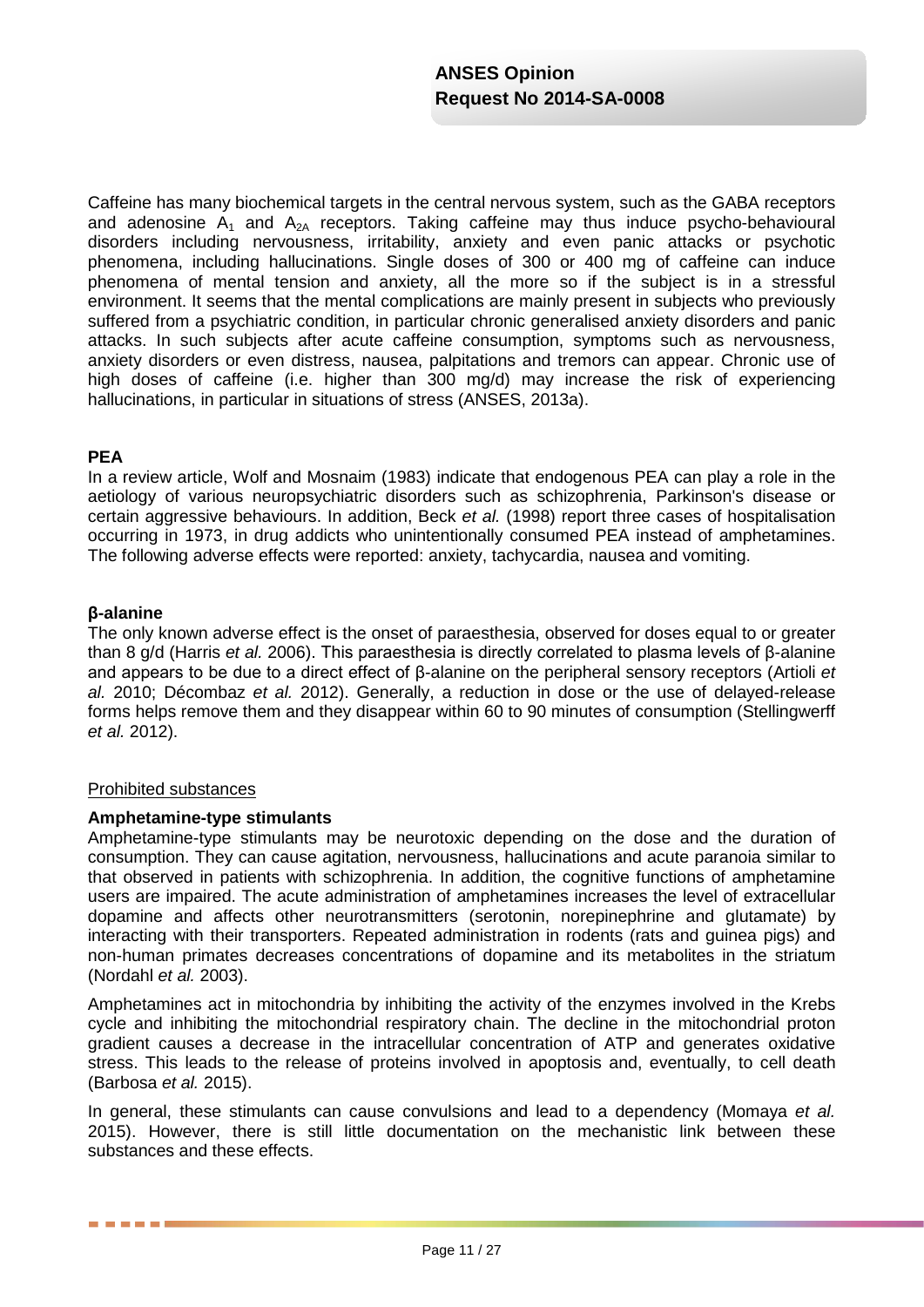## **Anabolic androgenic steroids**

Kanayama *et al.* (2013) conducted cognitive tests in weightlifters divided into two groups: one made up of users of anabolic androgenic steroids and the other of non-users. Visual memory was significantly reduced in users of anabolic androgenic steroids, compared to non-users. In addition, within the group of users, visual memory was more affected in long-duration users (more than two years) than in low users (at least eight weeks).

This deficiency may be the symptomatic manifestation of the neurotoxicity of anabolic androgenic steroids at high doses. Indeed, doses higher than physiological concentrations decrease the viability of neuronal cells by triggering their apoptosis (Estrada *et al.* 2006). Furthermore, taking high doses of anabolic steroids has been associated with neurobehavioural changes such as irritability, aggressiveness and suicidal tendencies (Estrada *et al.* 2006; Su *et al.* 1993; Yates *et al.* 1992). Villalba *et al.* (1999) showed in rats that the regular administration of androstenedione induced hypertrophy of the brain areas that control aggressiveness.

## **2,4-DNP**

Behavioural disorders such as confusion or agitation, as well as convulsions and peripheral neuritis have been reported following consumption of 2,4-DNP (Grundlingh *et al.* 2011). The mechanism of action involved in the manifestation of these adverse effects remains unknown.

o Hepatic effects

Non-prohibited substances

## *Garcinia cambogia*

. . . . .

From the pharmacological point of view, publications concerning *Garcinia cambogia* are rather contradictory, mentioning hepatoprotective and anti-inflammatory effects (Semwal *et al.* 2015) as well as pro-inflammatory and hepatic fibrosis-inducing effects (Kim *et al.* 2013). These last observations have been challenged and, according to Clouatre and Preuss (2013), the discrepancy in these results is related to the type of salt used and the degree of lactonisation of hydroxycitric acid, which is the compound suspected of being primarily responsible for the toxicity of *Garcinia cambogia*.

## **Proteins, amino acids and creatine**

One case of hepatitis was reported in an adolescent aged 17 years, three months after beginning the consumption of three products for athletes seeking to develop muscle (Avelar-Escobar *et al.* 2012). These products contained creatine, amino acids and L-carnitine with whey proteins. From an aetiological point of view, the toxic cause was the most likely. The patient received treatment (colestyramine, ursodeoxycholic acid), stopped taking the products and recovered fully after one month. The authors concluded that the causality of the products for athletes was likely. Nevertheless, it was not possible to identify the substance responsible for the hepatotoxicity.

A similar case was reported in a man aged 27 years who consumed creatine eight to nine months before the onset of jaundice, as well as whey proteins four weeks before development of the symptoms (Whitt *et al.* 2008). The mechanism of action involved in the manifestation of these adverse effects remains unknown.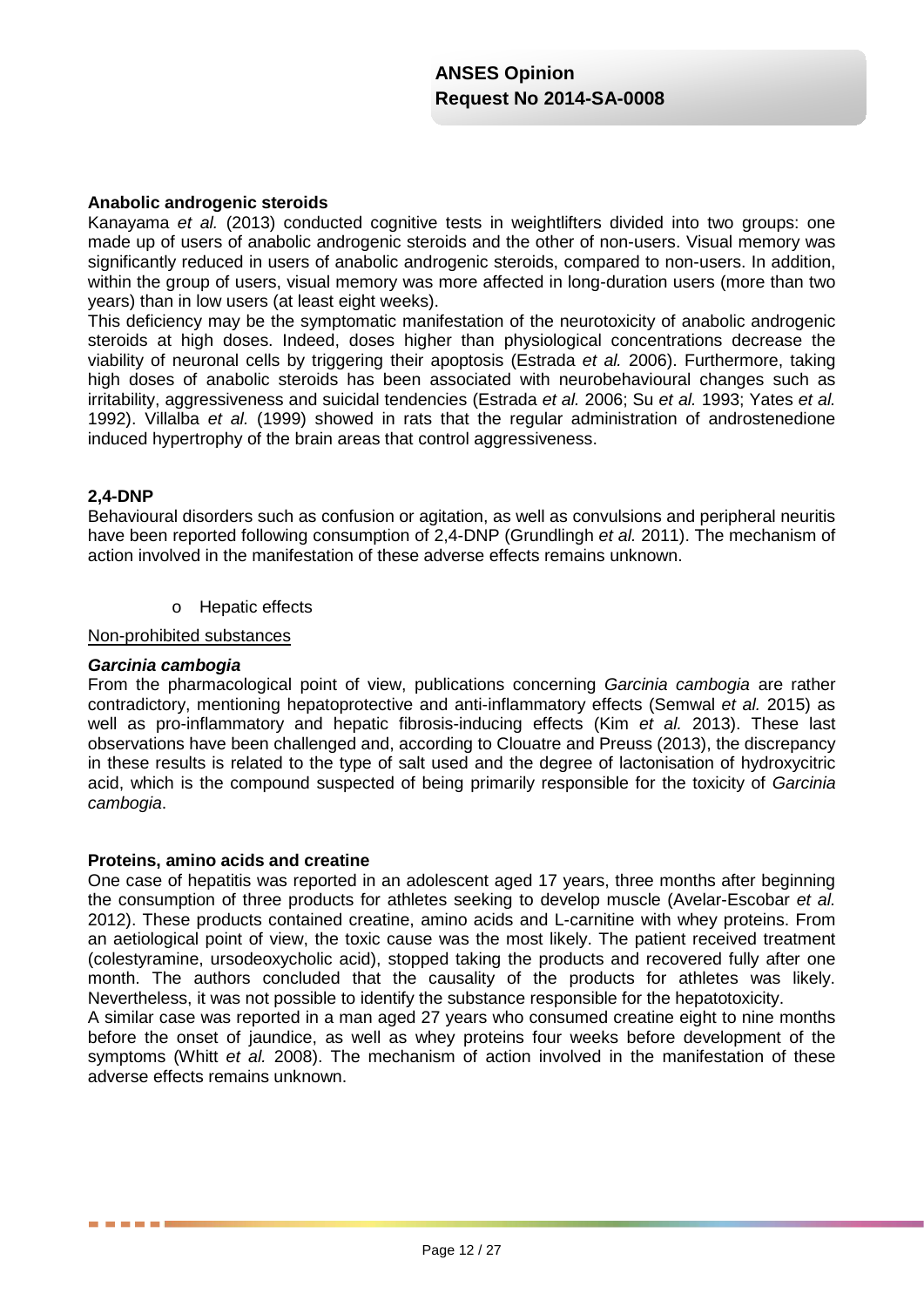## Prohibited substances

## **DMAA**

Foley *et al.* (2014) reported seven cases of liver damage (jaundice or increase in transaminases) occurring in consumers of products containing DMAA: three women aged 24, 28 and 45 years and four men aged 19, 23 and 28 years. In two cases, the patients had to receive a liver transplant. The others experienced a favourable progression when they ceased taking the products. For these seven cases, the toxic cause was the most likely, as the other aetiologies (viral, auto-immune, etc.) had been ruled out. In one of the self-limiting cases, the patient had also consumed food supplements containing proteins and creatine. The mechanism of action involved in the manifestation of these adverse effects remains unknown.

## **Anabolic androgenic steroids**

Anabolic androgenic steroids can cause hepatotoxicity, in particular hepatic adenomas and hepatocellular carcinomas (Dhar *et al.* 2005). However, the frequency of liver damage induced by anabolic androgenic steroids is probably overestimated because of the fact that the increase in transaminases can also be due to rhabdomyolysis resulting from intense physical activity (Pope *et al.* 2014).

## **Sibutramine**

A single case of hepatotoxicity with sibutramine has been reported in the literature. A woman aged 47 years presented with a hepatic fibrosis two weeks after starting treatment with sibutramine. The liver biopsy was consistent with a toxic cause and further examinations excluded the other possible aetiologies. The patient recovered after stopping the sibutramine (Florentin *et al.* 2008). The mechanism of action involved in the manifestation of this adverse effect remains unknown.

o Renal effects

## Non-prohibited substances

## **Creatine**

Koshy *et al.* (1999) reported the case of a previously healthy man aged 20 years, who had been taking 20 g/d of creatine in four separate doses. Four weeks later, the patient presented with flank pain, as well as nausea and vomiting that had been progressing for four days. He had not taken any other products (medication or other food supplements). He ceased taking the creatine. The kidney biopsy revealed interstitial nephritis. The patient recovered within an unspecified period.

Many studies have shown no kidney damage after taking creatine. However, these studies were conducted on small numbers of subjects or over short durations, which does not rule out the possibility of long-term effects of creatine.

The ingestion of creatine causes an increase in serum creatinine, since creatine is spontaneously and irreversibly converted into creatinine. Therefore, a falsely positive diagnosis of kidney damage may be made in an individual consuming creatine when only blood tests are taken into consideration (Lugaresi *et al.* 2013).

The current state of knowledge is insufficient to be able to assert that creatine has a deleterious effect on the kidneys in the long term. Nevertheless, several cases of aggravation of renal pathologies have been described in the literature and attributed to the consumption of creatine (Pritchard and Kalra 1998).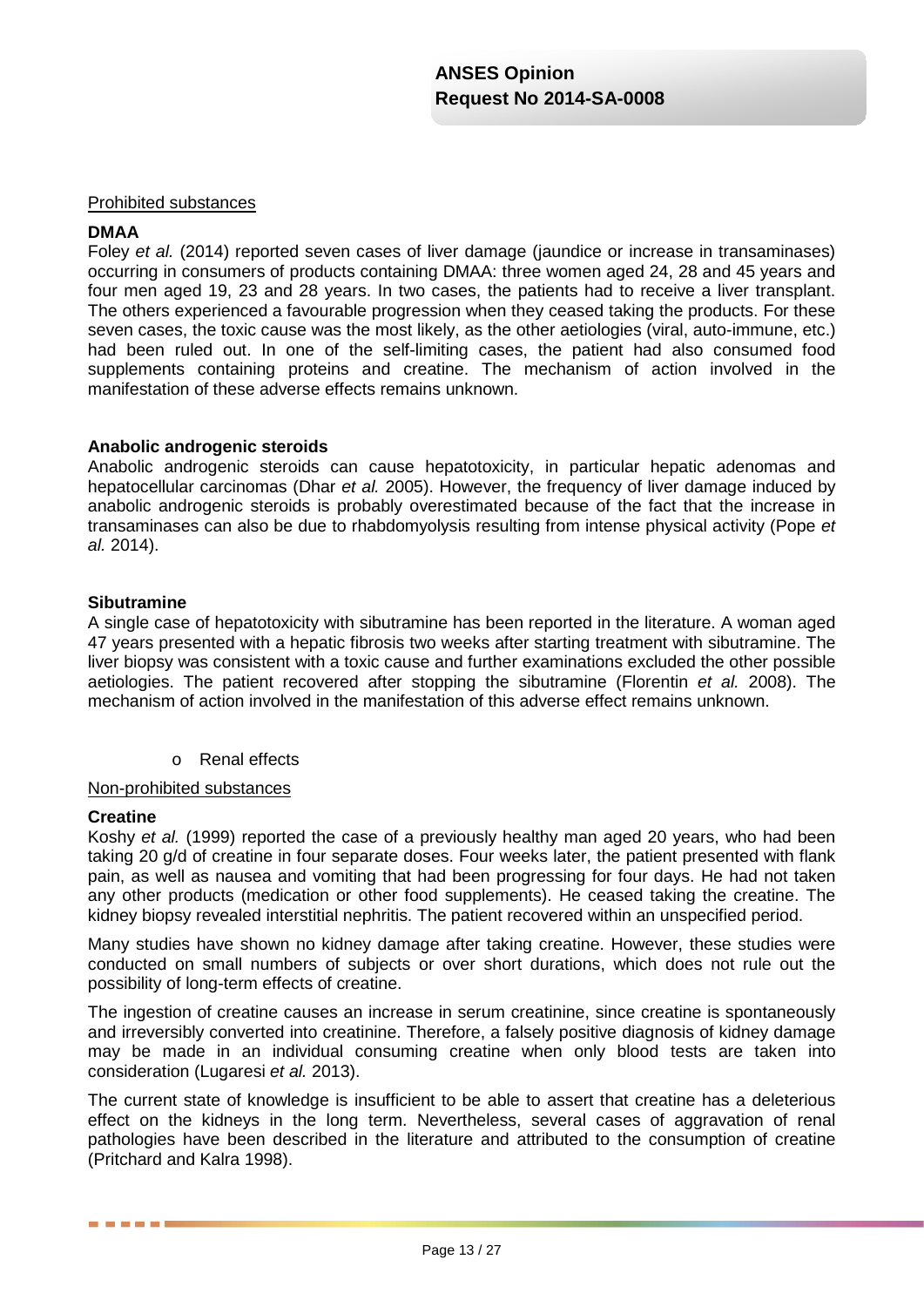## *Garcinia cambogia*

Li and Bordelon (2011) reported the case of an obese woman aged 38 years who presented with a nephropathy. For the past year she had been taking a food supplement containing 500 mg/day of hydroxycitric acid, five days a week. Her renal function returned to normal after seven days of hospitalisation. The authors identified the food supplement as being most likely responsible for the nephropathy. The mechanism of action involved in the manifestation of these adverse effects remains unknown.

## Prohibited substance

## **2,4-DNP**

Tubular necrosis in connection with the consumption of 2,4-DNP has been reported (Grundlingh *et al.* 2011). The mechanism of action involved in the manifestation of these adverse effects remains unknown.

o Dermal effects

## Non-prohibited substance

## **Theobromine**

Tognetti *et al.* (2011) reported the case of a woman aged 34 years with an erythema multiforme type rash, which developed after 12 days of consuming a pilosella tincture and a slimming and thermogenic preparation, consisting of clorazepate dipotassium, theobromine, pseudoephedrine hydrochloride and dehydrocholic acid. The authors believe that the clorazepate dipotassium and theobromine were the two compounds most likely to have triggered the rash. The mechanism of action involved in the manifestation of this adverse effect remains unknown.

## Prohibited substances

## **Sibutramine**

Dermatological conditions such as urticaria, petechiae and moderate rash have been described in subjects who had consumed sibutramine. A woman aged 24 years presented with necrotising vasculitis after three months of treatment with sibutramine at a dose of 10 mg/d. She recovered on cessation of the product but again presented with this adverse effect after resuming the sibutramine. The second vasculitis also resolved on cessation of the treatment (Ha *et al.* 2011). A woman aged 19 years presented with bullous dermatosis on the third day of taking sibutramine. The patient was not taking any other products, and recovered on treatment with prednisolone (Goh *et al.* 2003). The mechanism of action involved in the manifestation of these adverse effects remains unknown.

## **2,4-DNP**

. . . . .

Cases of urticaria, angioedema and severe exfoliative dermatitis have been reported following consumption of 2,4-DNP (Grundlingh *et al.* 2011). The mechanism of action involved in the manifestation of these adverse effects remains unknown.

o Other effects

## Non-prohibited substances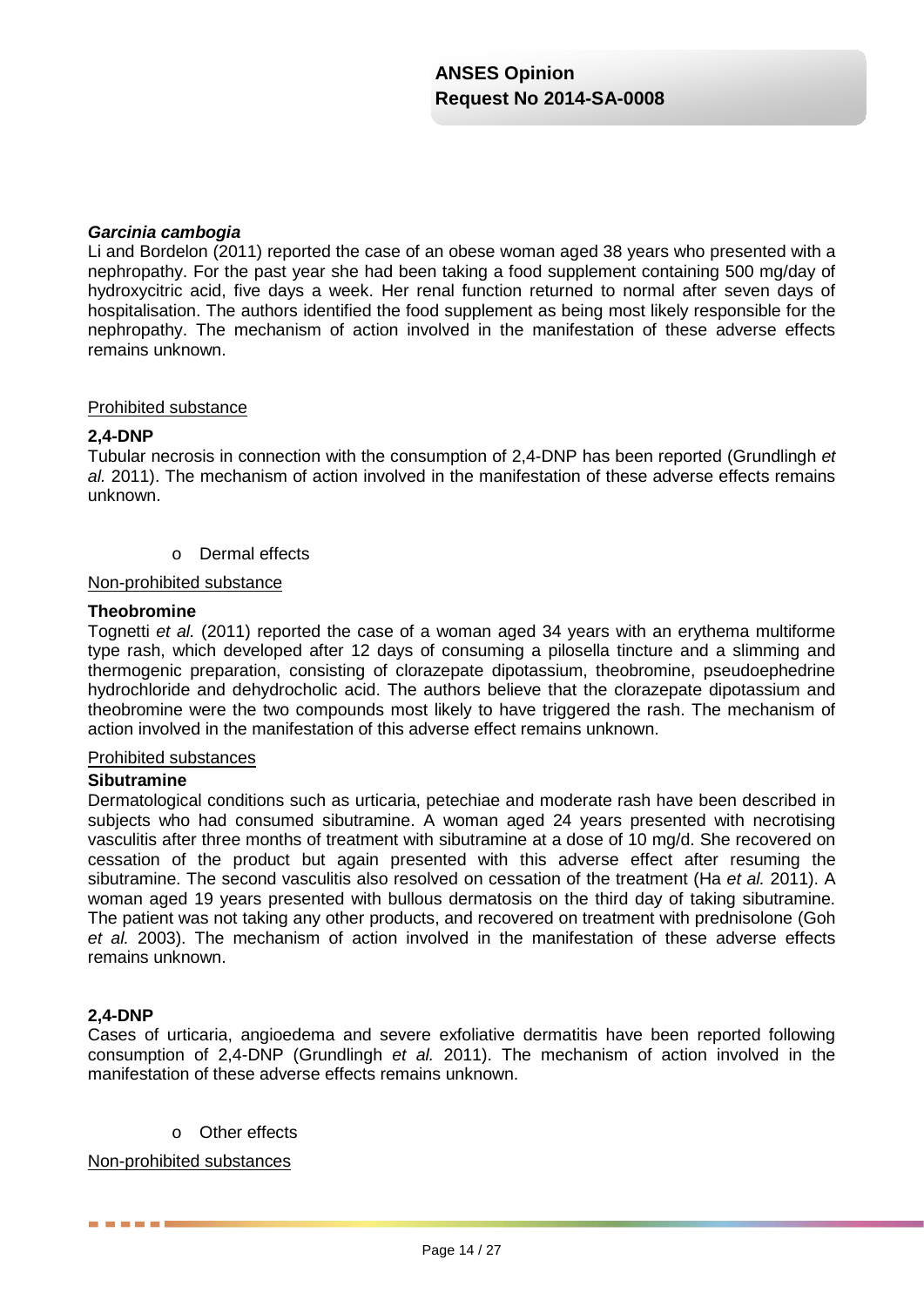## **Creatine**

In the literature, a link has been reported − controversially − between the consumption of creatine and the emergence of muscle cramps. These effects, which can occur spontaneously during physical activity, can also be due to an increase in intracellular osmotic load induced by the creatine and exacerbated by dehydration (Dhar *et al.* 2005; Williams and David Branch 1998).

In a report on the assessment of the risks presented by creatine to the consumer, the assumption made was that chronic ingestion of creatine associated with the decrease in renal excretion that takes place during sports training could lead to the conversion of creatine into methylamine, itself converted into formaldehyde, both of which are toxic substances (AFSSA 2001). Poortmans *et al.* (2005) confirmed this assumption by collecting the urine of healthy athletes before and after the consumption of 21 g/d of creatine for 14 days. They revealed a significant increase in urinary concentrations of methylamine (6.41  $\pm$  1.45 mg/d) and formaldehyde (290.4  $\pm$  66.3 µg/d) after consumption of creatine. However, the urinary excretion of methylamine in these subjects was lower than the average value of urinary methylamine (11 mg/d) measured by Mitchell and Zhang (2001) in healthy adults. These results are therefore difficult to interpret.

A case of asthma attack thirty minutes after an intense workout and consumption of creatine was reported in a man aged 43 years (Roukens *et al.* 2013). The patient had a history of allergic asthma, occasionally requiring treatment with salbutamol. On arriving at the hospital, he was unconscious and in respiratory arrest. He had a rash over his whole body. The blood tests carried out revealed metabolic acidosis. Despite the treatment put in place, the patient progressed to a state of cerebral death. The autopsy revealed a severe pulmonary oedema, with eosinophil and neutrophil infiltration in the alveolar tissue, consistent with fatal allergic asthma. This is the only case reported in the literature of asthma occurring after the consumption of creatine. Exertion is, however, liable to cause death by severe asthma attack in athletes, irrespective of the consumption of creatine.

## **Caffeine alone**

Caffeine blocks the adenosine receptors in the central nervous system and adenosine acts on the release of dopamine, which is involved in thermoregulation. Therefore, the consumption of caffeine during physical exercise, especially when practised in hot conditions, may cause a deregulation of dopaminergic signalling and increase the risk of hyperthermia (ANSES, 2013a). Other mechanisms of action have been proposed to explain the adverse effect of caffeine on the risk of hyperthermia during exertion (Zheng and Hasegawa 2015, 2016).

## Prohibited substances

. . . .

## **Anabolic androgenic steroids**

Anabolic androgenic steroids are responsible for the emergence of diffuse acne, especially on the back and the chest, in consumers of these types of products (Hatton *et al.* 2014). In addition, they cause various adverse effects according to sex. In men, they can be responsible for the emergence of gynecomastia, hypertrophy of the gonads or infertility. These substances also expose consumers to the risk of prostate pathologies. Indeed, the increase in dihydrotestosterone by the prohormones leads to an increase in the circulating concentration of oestrogens (by aromatisation of testosterone to oestrone and oestradiol), which translates to a high risk of benign hypertrophy or cancer of the prostate (Castell *et al.* 2009). In women, they may cause masculinisation, hirsutism or amenorrhoea (Basaria 2010; Dhar *et al.* 2005).

Anabolic steroids or precursors can also cause premature closure of epiphyseal plates through an increase in osteoblast activity, with cessation of statural growth (Leder *et al.* 2000).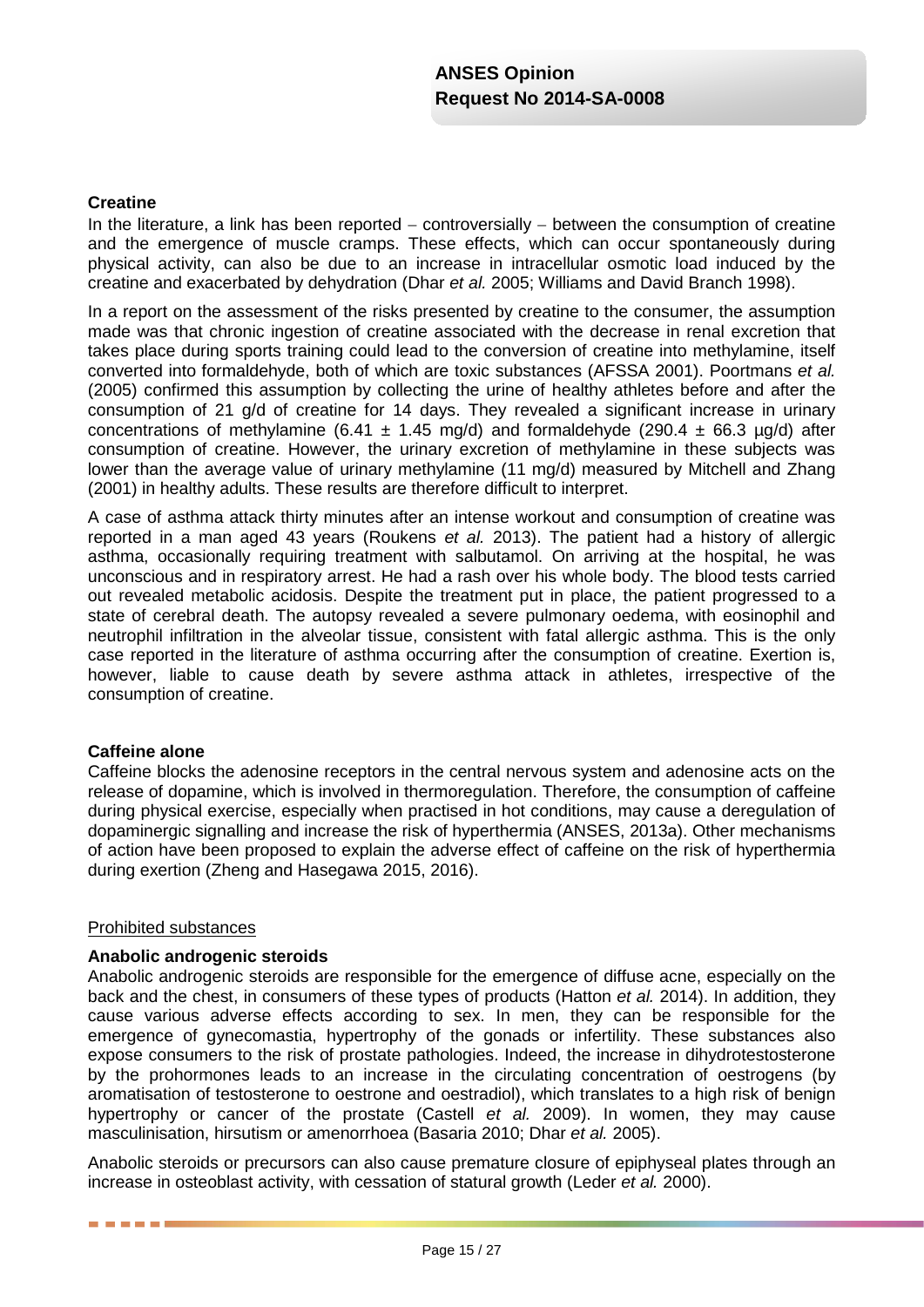$\circ$  Conclusions relating to the analysis of the adverse effects reported in the literature

Several adverse effects have been reported in the literature in humans and are associated with substances likely to be found in food supplements for athletes seeking to develop muscle mass or reduce body fat. The available information is not always sufficient to establish with certainty a causal link between the consumption of a substance and the emergence of a symptom. In addition, the absence of data in the literature on the potential adverse effects of a substance in humans does not guarantee its safety.

The main substances presented as having effects on the development of muscle mass or the melting of body fat have adverse effects that may sometimes be serious, mainly cardiovascular, neuropsychiatric, hepatic and renal. These substances are however very often combined in the same food supplement or combined by consumers themselves, which makes it difficult to determine the respective causalities. Certain substances have known potentiating effects when they are combined (synephrine and caffeine, for example) but it is highly likely that the interactions between substances are even more complex, explaining some of the adverse effects observed.

o Data from experimental toxicology

Certain substances have not been the subject of specific studies in humans, or have not been associated with adverse effects likely to be related to their consumption, according to the data available in the literature. Nevertheless, there are some data from animal studies. These data have made it possible to determine doses below which the substances do not cause adverse effects.

## **Creatine**

EFSA (2004) considers that a dose below 3 g/d of creatine does not cause an adverse effect.

## Chromium

EFSA (2014a, 2014b) has not set a tolerable upper intake level for chromium, given the few studies reporting adverse effects in animals or humans, but considers that there is no risk to health below the dose of 300 µg/kg bw/d, derived from a NOAEL (No observed adverse effect level) from a chronic toxicity study in rats.

## **Choline**

There is no upper intake level established for choline in Europe. However, the Organisation for Economic Cooperation and Development (OECD) has set a limit of 3500 mg/d for adults (EFSA 2011a).

## Vanadium

. . . . . .

An upper intake level of 100 µg/d has been proposed for vanadium for the general population (Arnaud 2001). EFSA believes that the exposure of adults who are high consumers of food supplements containing vanadium may reach 3 µg/kg bw/d, a dose higher than the upper intake level (EFSA 2008).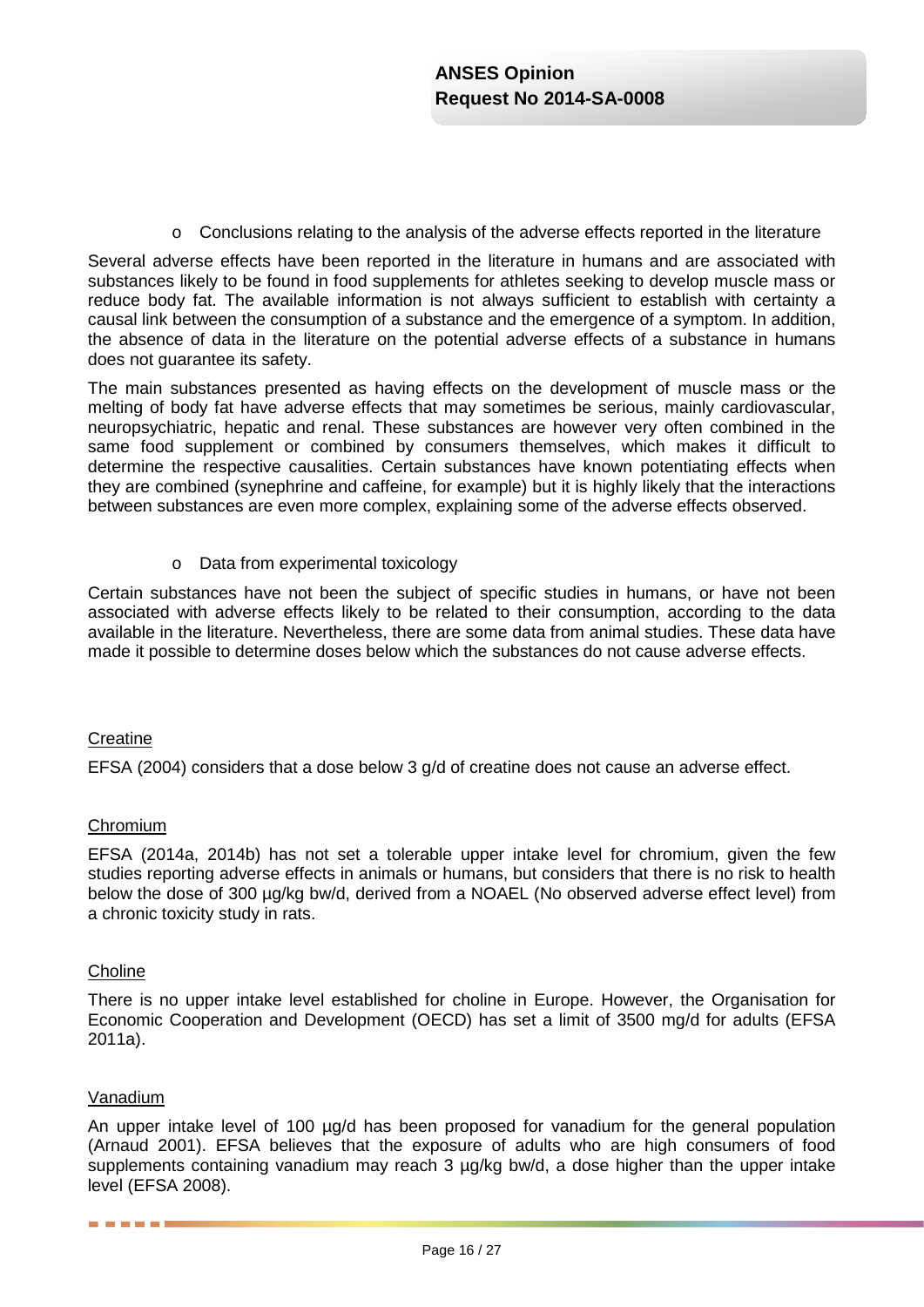In addition, kidney damage was observed in rats exposed to vanadium, although no NOAEL could be established from among the available studies (EFSA 2008). De La Torre *et al.* (1999) showed that the nephrotoxicity induced by vanadium was more marked in adult rats than in young rats, suggesting age-dependent toxicity.

## **Caffeine**

Caffeine has a diuretic action. The consumption of caffeine increases the urinary excretion of calcium, magnesium, potassium, sodium and chlorine. This diuretic effect is lower in regular consumers of caffeine. As adenosine has a renal-protective effect, its antagonism by caffeine has led to caffeine being suspected of renal toxicity. A study conducted *in vivo* in obese and diabetic rats showed an increase in proteinuria, intrarenal resistance and accelerated degradation of renal function with the administration of caffeine (ANSES, 2013a).

EFSA has estimated that below 400 mg/d, caffeine does not have adverse effects in the general population (EFSA 2015). Similarly, ANSES considers that below 400 mg/d in adults, caffeine does not have general toxicity, adverse cardiovascular effects, adverse effects on bone health or calcium balance (for a calcium intake greater than 800 mg/d), nor does it modify behaviour, or the incidence of cancer or effects on male fertility. However, caffeine may cause an increase in anxiety from 210 mg/d (ANSES, 2013a).

## **Theobromine**

In rats, the oral administration of 150 mg/d of theobromine for seven weeks induced testicular toxicity, with necrosis of spermatogenic cells (Gans 1984). Administered at a dose of 6 mg/d in feed to mice during gestation and lactation, it induced a significant decrease in the weight of embryos and a decrease in tissue angiogenic activity (Chorostowska-Wynimko *et al.* 2004).

## *Coleus forskohlii*

Virgona *et al.* (2013) showed dose-dependent hepatotoxicity of *Coleus forskohlii* in a study conducted in mice administered 0.005%, 0.05%, 0.5% and 5% of *Coleus forskohlii* extract containing 10% forskolin. Indeed, the relative liver weights and the liver enzymes (AST, ALT and ALP) were significantly increased in the mice fed 0.5% and 5% of *Coleus forskohlii* extract for one week, compared to the control group. Histological observations revealed necrosis, hepatocyte hypertrophy and fatty liver. These different effects were not however observed with pure forskolin. Toxicology data on forskolin are rare. The median lethal oral dose (LD50) is 2 g/kg (Huerta *et al.* 2010).

## *Cissus quadrangularis*

A study of the subchronic toxicity of an extract of *Cissus quadrangularis*, administered to rats by gavage, led to a NOAEL of 2500 mg/kg bw/d being determined (Kothari *et al.* 2011).

## PEA

Rauscher-Gabernig *et al.* (2010) estimated that a dose of PEA lower than 5 mg in a single administration did not cause adverse effects in a healthy individual.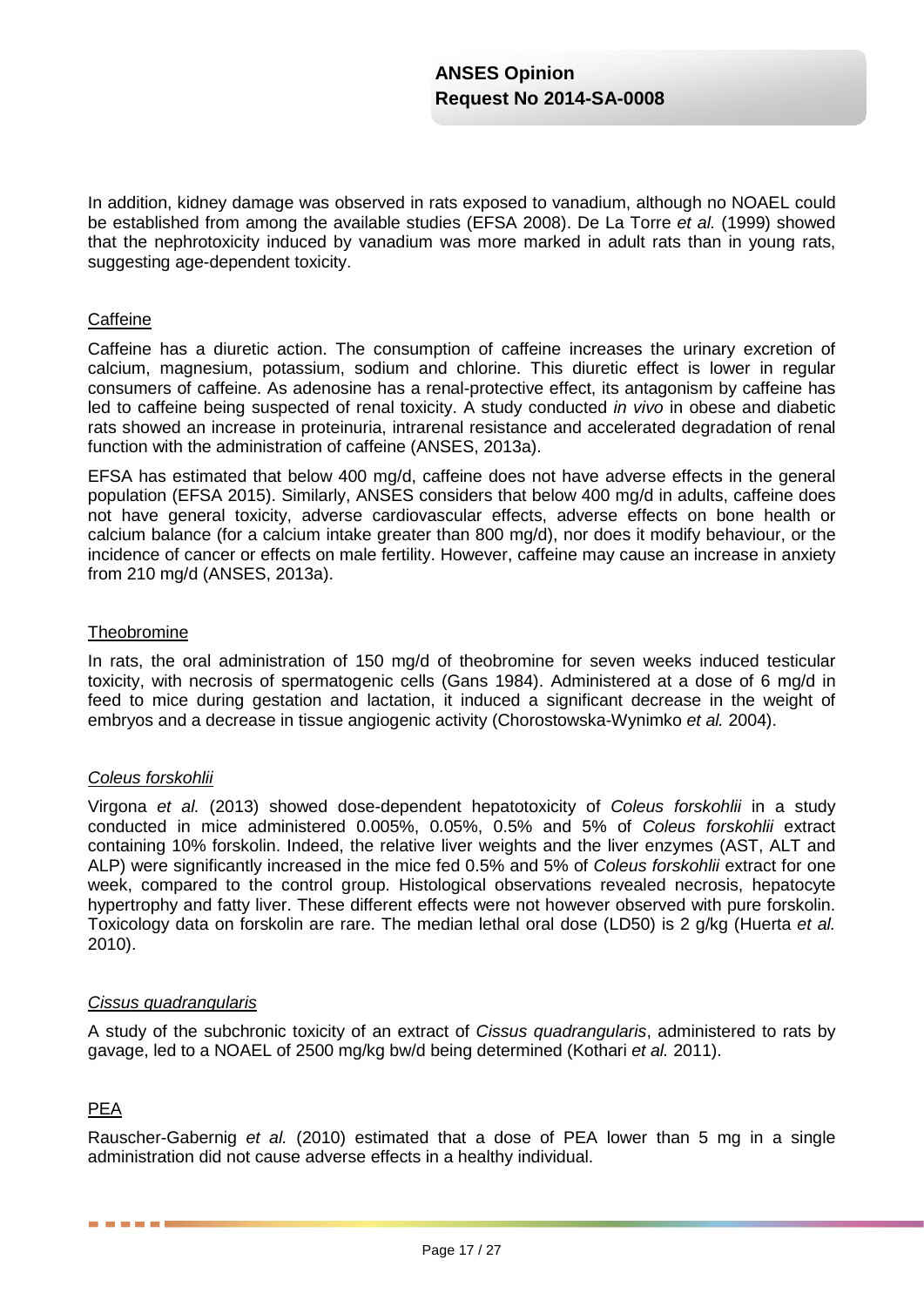## Raspberry ketone

A NOAEL of 70 mg/kg bw/d has been proposed on the basis of liver abnormalities (significant increase in liver weight and liver enzymes) observed in rats in a subchronic study (Bredsdorff *et al.* 2015).

## ■ **Exposed populations**

• Identification of consumers of food supplements seeking to develop muscle mass or reduce body fat

There are a variety of reasons why athletes use food supplements: to prevent or correct a nutritional intake perceived as inadequate (without this necessarily being substantiated), to obtain a macro- or micronutrient intake in a form that is easier to use than natural foods, to improve physical performance or increase the effects of training, or to adopt the behaviour of most top-level athletes with regard to food supplements (Maughan *et al.* 2007). In addition, athletes may consume food supplements intended to reduce body fat when they are seeking to lose weight, whether or not this is associated with a dietary weight-loss practice that itself presents a risk to health (ANSES 2010).

o Prevalence of consumption in the different disciplines

It is very difficult to assess the prevalence of consumption of food supplements during physical training or the practice of sport. This difficulty is due to large differences in the performance level of practitioners, the physiological objectives they set themselves and their individual approach to achieving them. The level of food supplement consumption very likely varies in the different disciplines.

There seems to be a culture of food supplement consumption in different sports disciplines, but data from surveys in large cohorts of athletes are lacking. However, the consumption of food supplements appears to be more common in strength/power disciplines where the development of muscle mass is required. The tests carried out as part of the fight against doping are more often positive for anabolic androgenic steroids in the following disciplines: bodybuilding, athletic strength, weightlifting, boxing and kickboxing (Pope *et al.* 2014).

Athletics disciplines have been widely studied and the prevalence of food supplement consumption was assessed at 45% in the strength disciplines at the 2004 Olympic Games in Athens (Tsitsimpikou *et al.* 2009). A survey on the prevalence of food supplement consumption in top-level athletes between 2005 and 2007 estimated this consumption to be 76% in sprint events and 91% in endurance events (Maughan *et al.* 2007).

A survey of French military personnel deployed in Afghanistan between April and September 2012 yielded 1391 exploitable questionnaires. The prevalence of consumption of food supplements deemed necessary for physical preparation was 20% (Dubecq *et al.* 2014).

## o Profile of consumers

Among top-level athletes, the prevalence of food supplement consumption is lower in athletes under the age of 18 − between 2 and 47% − than in older athletes − from 41 to 99% (Erdman *et al.* 2007). Furthermore, the use of substances to increase muscle mass has been extended in recent years to non-athletes or athletes of all levels, in particular adolescents (Darvishi *et al.* 2013;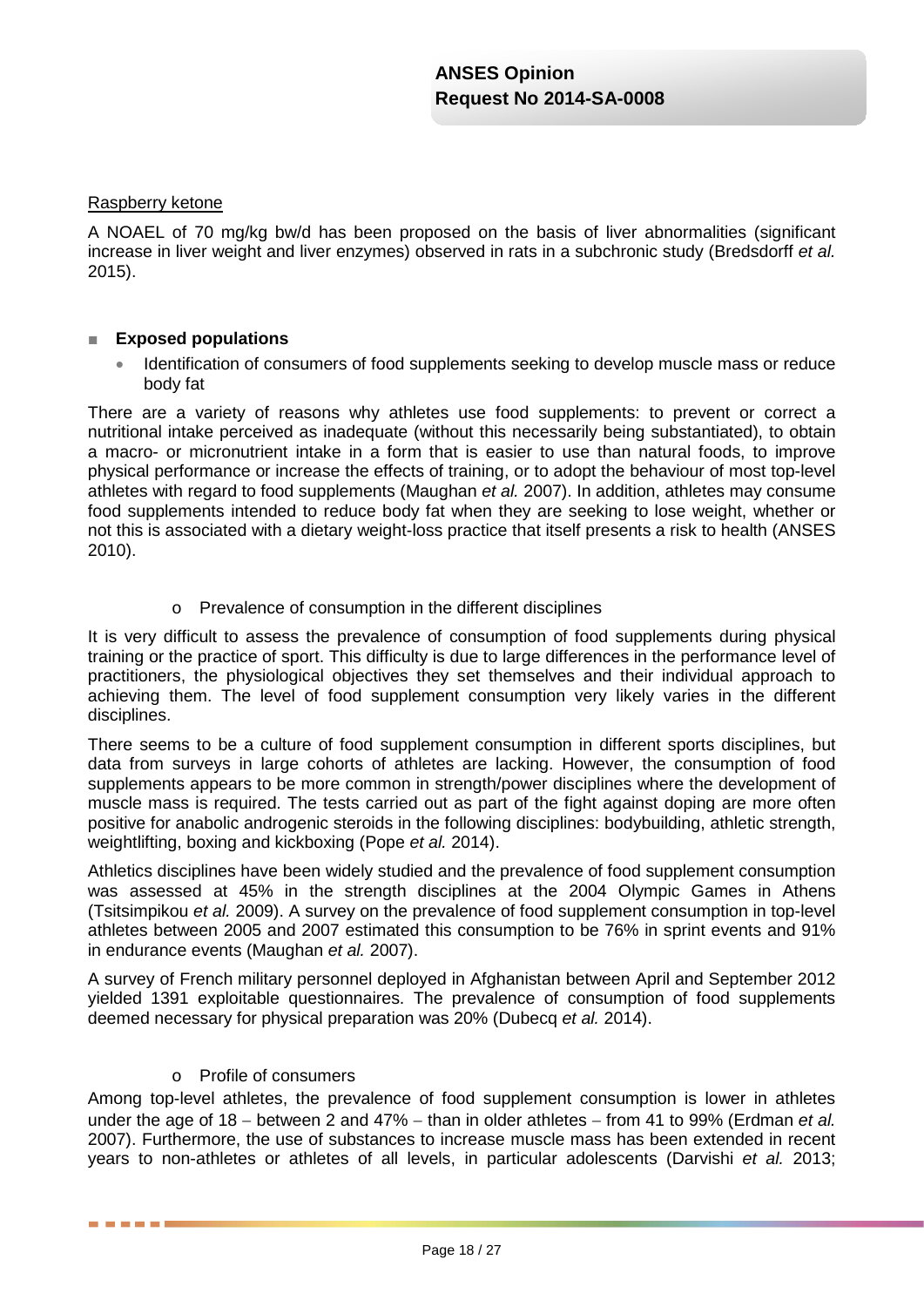Eisenberg *et al.* 2012). This consumption concerns around 25% of adolescents enrolled in sports clubs (Šterlinko Grm *et al.* 2012).

- Identification of vulnerable populations
	- o Children and adolescents

**Anabolic androgenic steroids**: children and adolescents constitute an at-risk population with these types of products because anabolic androgenic steroids may suppress growth and cause infertility (Dhar *et al.* 2005; Leder *et al.* 2000).

**Caffeine**: children and adolescents are a population with low coffee consumption and are therefore less exposed to caffeine than the adult population, which increases their susceptibility to its effects when consumption is increased (through beverages or food supplements). They are at an increased risk of adverse effects compared to adults, for the same amount of caffeine ingested. The consumption of caffeine in children and adolescents is liable to cause sleep disorders, resulting in fatigue and daytime drowsiness, whereas physical activity should have the effect of improving sleep quality (ANSES 2016). In addition, poor-quality sleep affects cognitive abilities and school performance. A chronic sleep debt has been associated with the occurrence of somatic pathologies (hypertension, cardiovascular disease, diabetes and obesity) and psychiatric disorders (anxiety, depression). A sleep debt, as well as early consumption of psychoactive substances such as caffeine, can promote progression towards addictive behaviour (ANSES, 2013a).

In its Opinion of 2015, EFSA considered that consumption of 3 mg/kg bw/d did not cause adverse effects in children and adolescents (EFSA 2015). Nevertheless, ANSES (2013a) believes that food supplements containing caffeine should be avoided in children and adolescents, considering that this substance causes an increase in anxiety from 2.5 mg/kg bw/d and that the development of tolerance and withdrawal symptoms appears from the dose of 1 mg/kg bw/d in this population.

o Pregnant or breastfeeding women

**Ephedrine**: ephedrine crosses the placental barrier and passes into breast milk (Andraws *et al.* 2005). It is therefore recommended that pregnant or breastfeeding women avoid consuming food supplements containing ephedrine or its derivatives.

**Caffeine**: caffeine consumption should be limited in pregnant or breastfeeding women. This recommendation is based mainly on the possibility of a risk of intrauterine growth restriction related to the consumption of caffeine during pregnancy (ANSES, 2013a).

*Garcinia cambogia*: the *PDR for Nutritional Supplements* advises against the use of (-) hydroxycitric acid in pregnant women (Hendler and Rorvik 2008).

*Coleus forskohlii*: the traditional use of *Coleus forskohlii* as an abortifacient, and a study in rats that shows an anti-implantation effect means that consumption of this plant is not advised in women who are pregnant or trying to become pregnant (Almeida and Lemonica 2000). In addition, forskolin delayed the normal meiotic progress of human oocytes in an *in vitro* fertility test (Shu *et al.* 2008).

o Pre-existing pathologies

## Neuropsychiatric disorders:

------

**Caffeine**: some studies mention the fact that caffeine can, at doses above 400 mg/kg, lower the seizure threshold in rats and also decrease the effectiveness of antiepileptic treatments, even at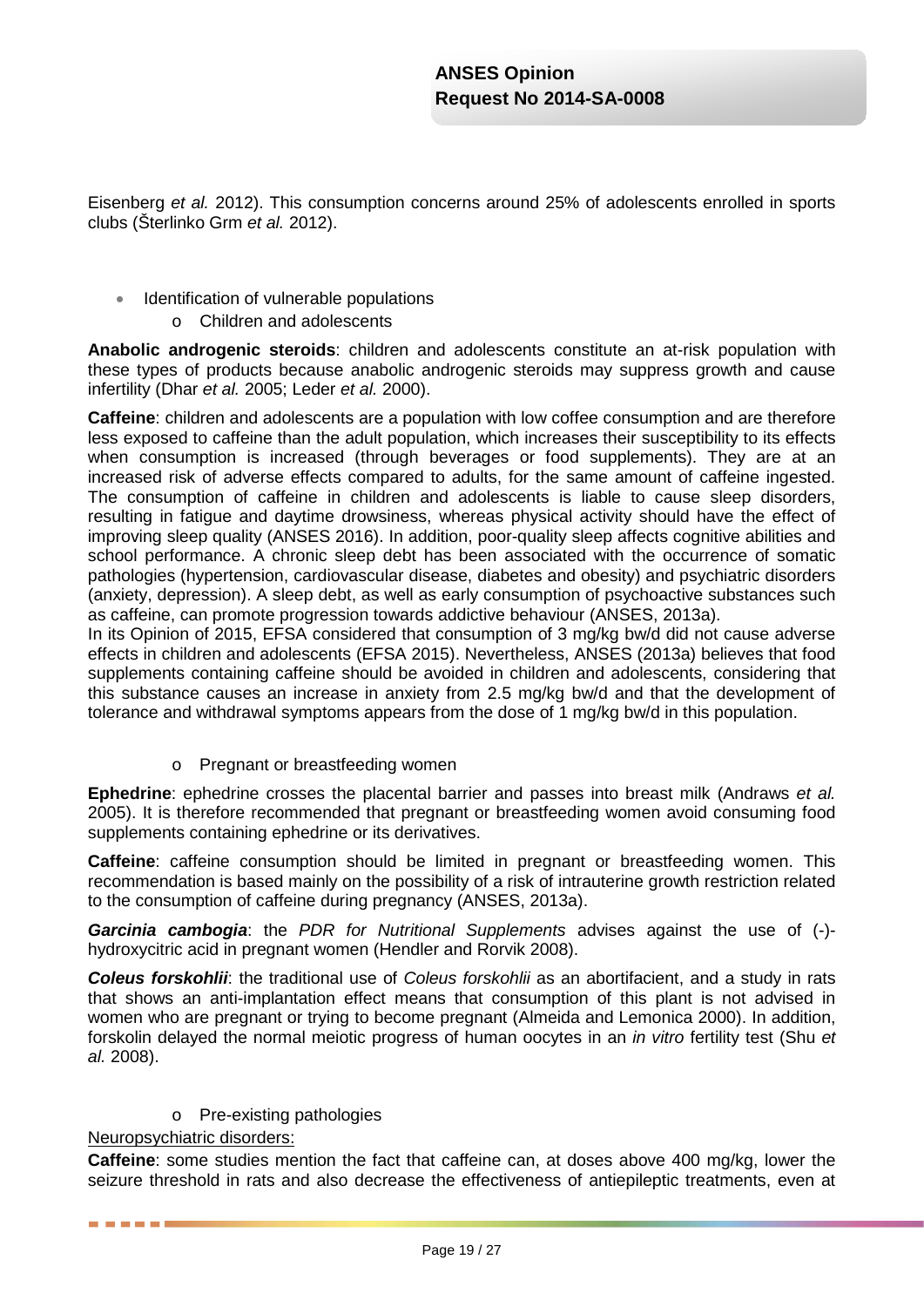lower doses (Chrościńska-Krawczyk *et al.* 2011). The proconvulsant activity of methylxanthines such as caffeine could be explained by their adenosine-antagonistic action, which has an anticonvulsant effect on the brain. Therapies aiming to increase adenosine concentrations in the brain are effective at reducing the occurrence of epileptic seizures while adenosine-receptor antagonists such as methylxanthines generally increase this risk. However, the relationship between caffeine consumption and the emergence of a *de novo* epileptic seizure has not been clearly established, so at this stage, it primarily seems that high caffeine consumption increases the risk of the occurrence of seizures for subjects diagnosed with epilepsy or predisposed individuals (ANSES, 2013a).

**Sibutramine**: neuropsychiatric manifestations (paranoid delusions, panic attacks, etc.) have been described after taking sibutramine; these were resolved on cessation of the product or with antipsychotic treatment. Sibutramine has also been associated with memory disorders. These adverse effects are rare and most often reported in patients already suffering from psychiatric disorders (Florentin *et al.* 2008).

*Garcinia cambogia*: the *PDR for Nutritional Supplements* advises against the use of (-) hydroxycitric acid in people with dementia syndromes, including Alzheimer's disease, and advises caution in diabetics (Hendler and Rorvik 2008).

**PEA**: According to Sandler *et al.* (1974), the administration of 3 mg of PEA to people subject to migraines following chocolate consumption triggers a migraine in half of the people treated.

## History of cardiovascular diseases:

**Caffeine and** *p***-synephrine**: the risk of occurrence of vascular accidents associated with the combination of *p*-synephrine and caffeine is greater in patients treated for hypertension, heart disease or depression. This combination also induces a potential risk of high blood pressure in subjects who are overweight, with cardiovascular risk factors and practising regular physical exercise as part of their therapeutic care (ANSES 2014).

**Sibutramine**: sibutramine increases blood pressure and heart rate. When it was authorised as a drug, hypertensive patients were advised to regularly check their blood pressure during treatment. Even though it is now prohibited from sale, whether in drugs or in food supplements, subjects with a history of cardiovascular disease should be alerted to the risks incurred if they were to procure the product illegally (Florentin *et al.* 2008).

**L-arginine**: taking arginine as a food supplement is contraindicated in people with a history of myocardial infarction. Indeed, in a prospective study in patients having had a heart attack, it seems to have increased the risk of death (Schulman *et al.* 2006). Canadian law obliges manufacturers of food supplements to mention this precaution on the packaging of L-arginine. In addition, the hypotensive and vasodilator effects of arginine may add to those of antihypertensive and vasodilator drugs.

## Kidney diseases:

. . . . .

**Proteins and creatine**: taking proteins and creatine seems to aggravate the impairment of renal function (Combe and Aparicio 1993; Pritchard and Kalra 1998). Indeed, it seems that the excessive consumption of protein causes renal hypertrophy and vasodilation, as well as an increase in the glomerular filtration rate leading to a decline in protein reabsorption and therefore to proteinuria. This process is accelerated when other factors are present, namely, a renal pathology, a nephrectomy or diabetes (Brenner *et al.* 1982). In subjects without any history of impaired renal function, the possible adverse consequences for the kidney of excessive consumption of dietary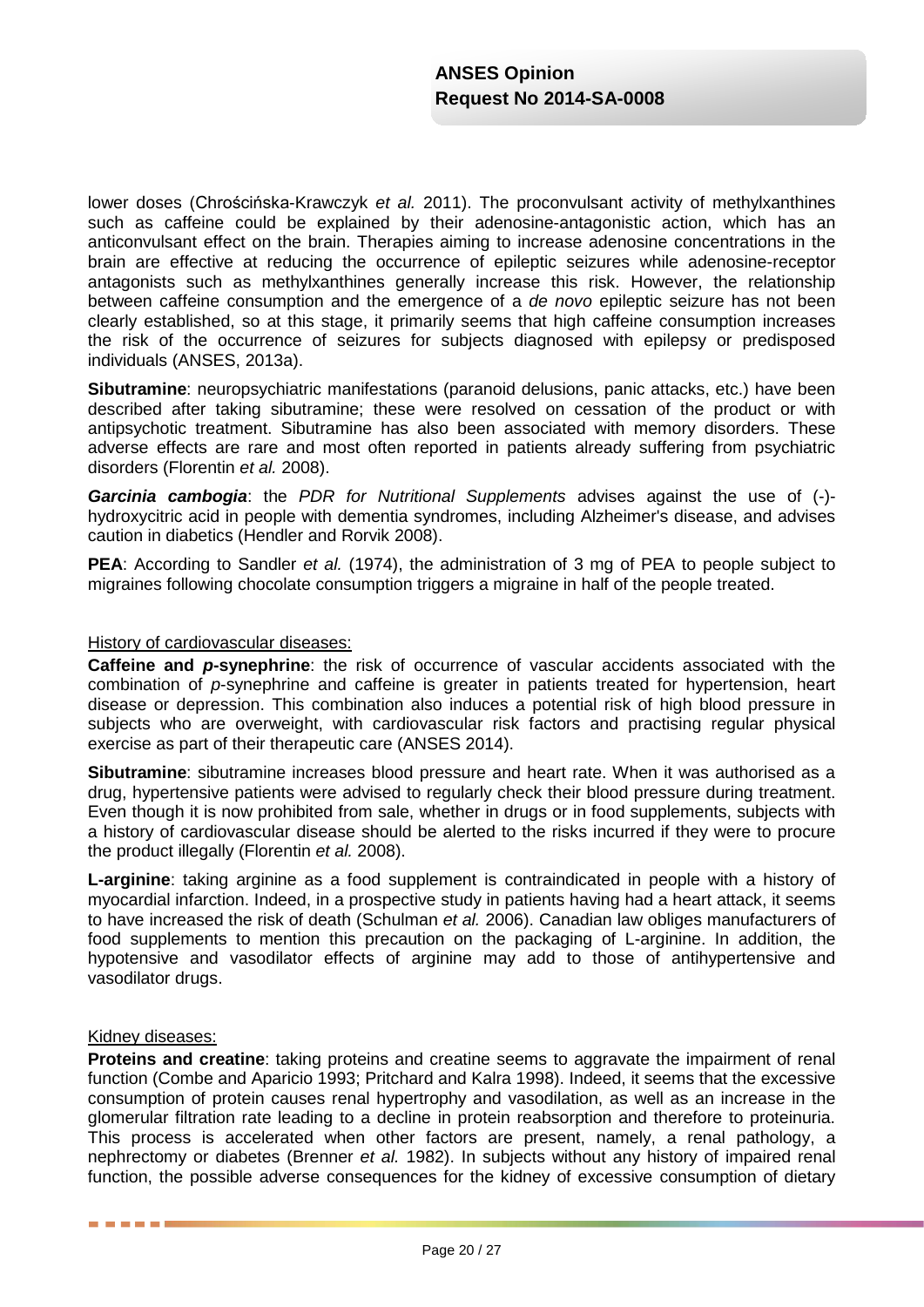proteins have not been demonstrated (Antonio *et al.* 2016; Martin *et al.* 2005; Poortmans and Dellalieux 2000). Accordingly, taking protein or creatine supplements should be avoided in patients with renal diseases, diabetes or having undergone nephrectomy (Brenner *et al.* 1982; Martin *et al.* 2005). In these subjects, urinary analyses should be carried out regularly to monitor proteinuria. The rate of urinary excretion of albumin must be lower than 20 μg/min for urine collected after 20 h of physical inactivity (Poortmans and Francaux 2000).

## Liver diseases:

------

**Caffeine**: in people with liver damage, caffeine metabolism is slowed down and its adverse effects are potentially increased (hypertension, cardiac arrhythmia, psychiatric disorders, urinary and faecal incontinence, kidney failure, oesophagitis and gastro-oesophageal reflux) (ANSES, 2013a).

o Adult subjects susceptible to the effects of caffeine

There is interindividual variability in the responses to caffeine. This variability is mainly related to the genotype of individuals, their physiological or pathological condition, caffeine consumption habits and co-exposure factors such as smoking or taking medication.

The polymorphism of the gene of the 1A2 isozyme of cytochrome P450 involved in hepatic metabolism of caffeine is a major source of variation in the pharmacokinetics of caffeine and helps distinguish between "extensive metabolisers" and "poor metabolisers". The latter are more numerous in the population (55%) and more susceptible to the effects of caffeine. As well as this polymorphism, there is that of the adenosine  $A_{2A}$  receptors of the central nervous system, which can also be responsible for differences in susceptibility to the effects of caffeine on sleep and anxiety (ANSES, 2013a).

- Identification of risk situations
	- o Association of multiple ingredients contained in the food supplements

The consumption of food supplements intended to increase muscle mass or to reduce body fat poses a risk of interactions between components for the following reasons:

− these supplements are themselves composed of multiple ingredients;

− the users of these food supplements generally consume several products concomitantly.

These interactions can lead in particular to a substance's adverse effects being potentiated by the presence of another substance (caffeine and synephrine, caffeine and ephedrine, caffeine and DMAA). They are complex and poorly documented. In the current state of knowledge, the consequences on endogenous production of steroid hormones and on endocrine balance of the consumption of several prohormones or compounds presumed to be prohormones, found in some food supplements, are unknown.

o Association of food supplements with other products

The association of food supplements for athletes seeking to develop muscle with painkillers or stimulants risks delaying the perception of fatigue. Training will then be longer or more intense, which increases the risk of the onset of musculoskeletal disorders (Pope *et al.* 2014) and overtraining syndrome.

Some food supplements consumed concomitantly with medication pose a risk of drug interactions. Indeed, the substances contained in these food supplements may increase or inhibit the effect of the medication concerned: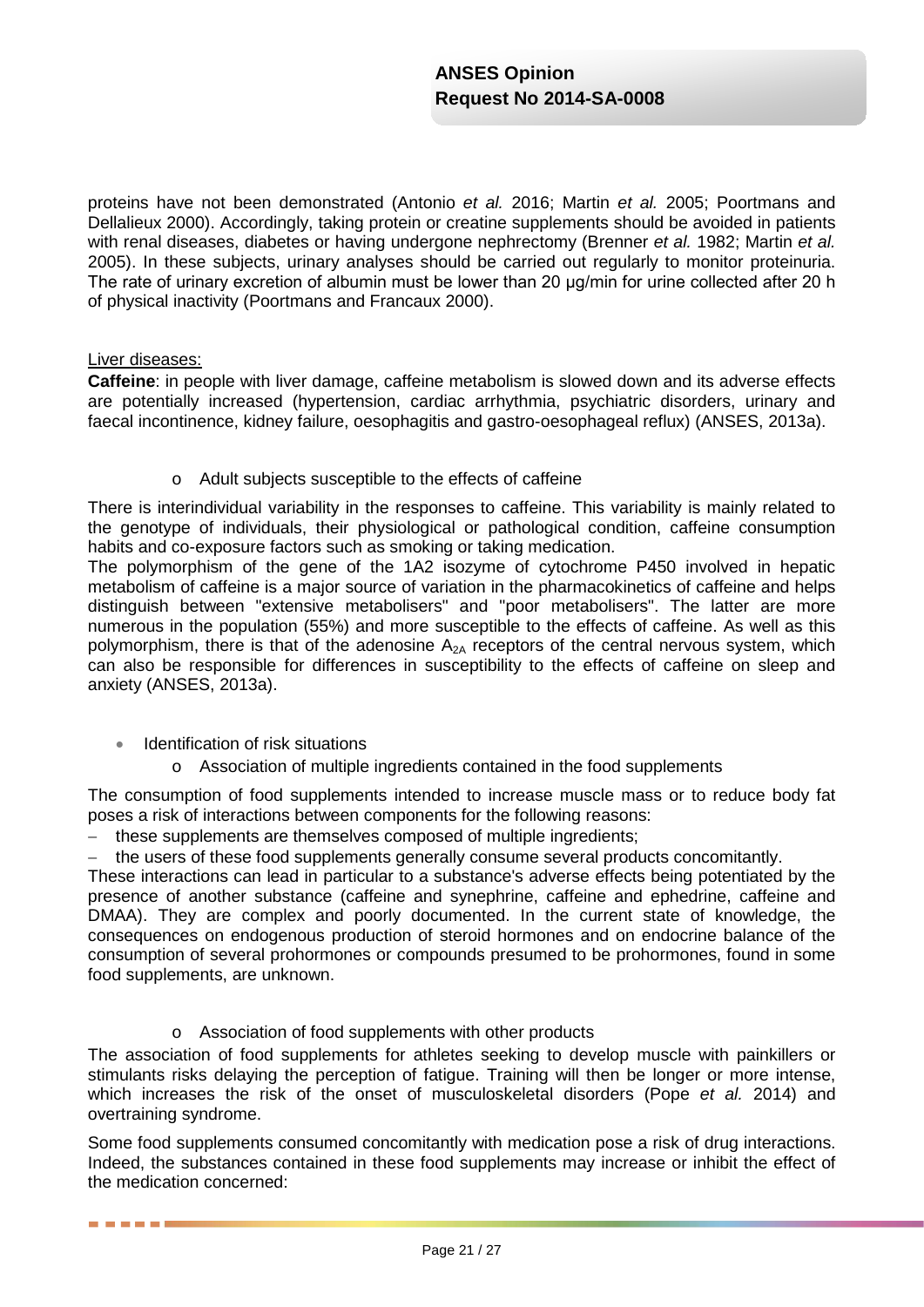- Combining ephedrine alkaloids and drugs with an adrenergic action, such as bupropion or monoamine oxidase inhibitors (MAOIs), should be avoided. Cases of myocardial infarction have been described with this combination (Andraws *et al.* 2005).
- DMAA is a potent inhibitor of cytochrome P450 2D6 (CYP2D6), responsible for the metabolism of 25% of drugs including many β-adrenergic receptor antagonists and antiarrhythmics. If these drugs are administered, the inhibition of the CYP2D6 could cause loss of drug efficacy or, conversely, overdose or even toxicity (Liu and Santillo 2015).
- The major alkaloids of *Evodia*, evodiamine and rutaecarpine, have modulatory effects on metabolising enzymes, in particular cytochromes P450 CYP3A4, CYP1A2 and CYP1A1 (Ueng *et al.* 2002; Wen *et al.* 2014; Zhang *et al.* 2016), which metabolise many drugs.
- In human hepatocytes *in vitro*, honokiol is an inhibitor of cytochromes P450 CYP1A2, CYP2C8, CYP2C9 and CYP2C19 (Jeong *et al.* 2013) and magnolol is an inhibitor of CYP1A and CYP2C (Kim *et al.* 2016), raising suspicions of pharmacokinetic interactions between extracts of *Magnolia officinalis* and drugs that are metabolised by these cytochromes. Homma *et al.* (1993) have suggested an interaction between magnolol and prednisolone.
- An inhibition of serotonin re-uptake was observed *in vitro* in the cortical cells of rats exposed to hydroxycitric acid (Semwal *et al.* 2015). An interaction can therefore be suspected between hydroxycitric acid and drug treatment comprising a serotonin re-uptake inhibitor.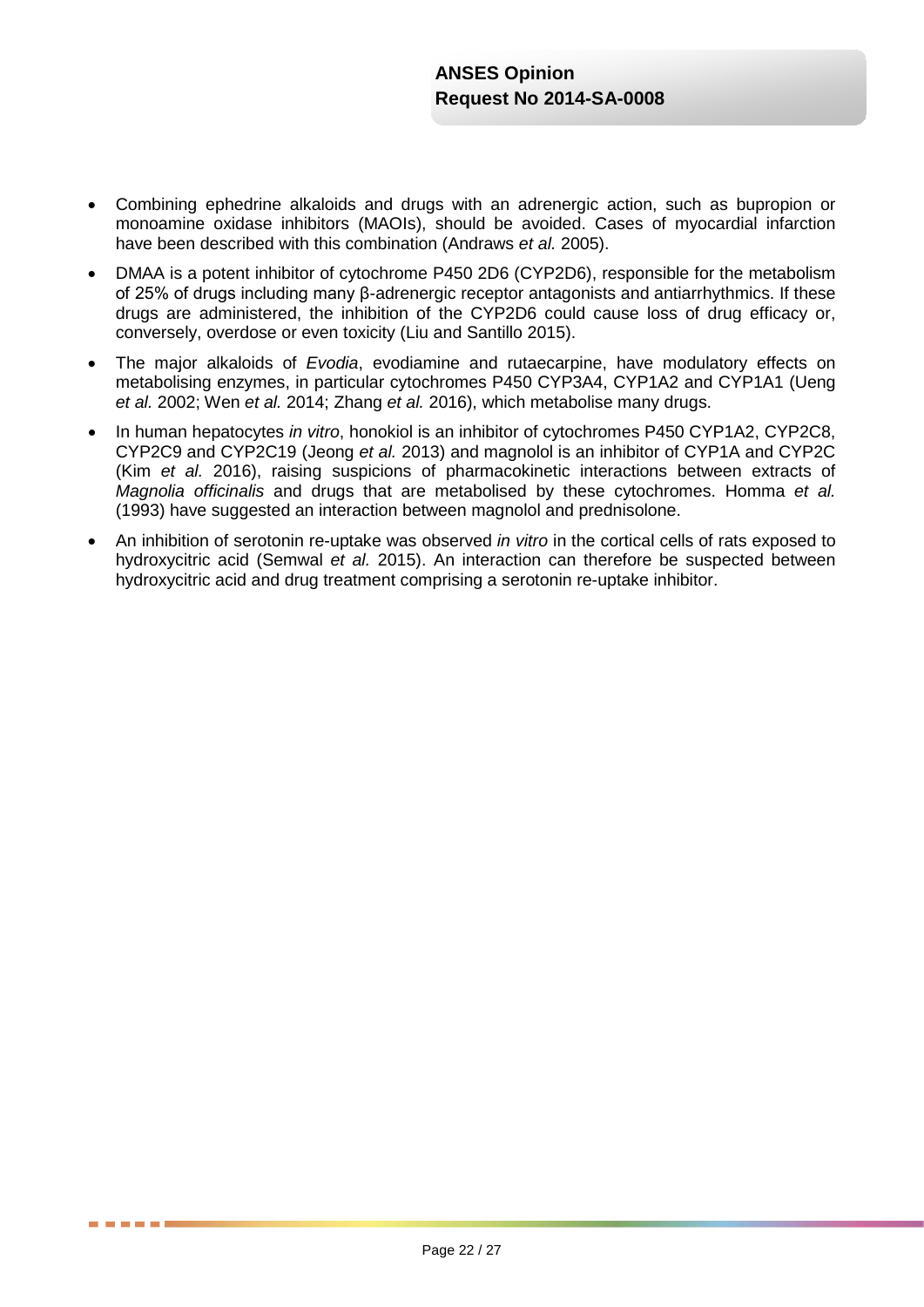## **4. RECOMMENDATIONS OF THE CES AND THE WG**

The nutrivigilance scheme collected forty-nine reports of adverse effects likely to be associated with the consumption of food supplements for athletes, between 2009 and February 2016. The most frequently reported adverse effects were cardiovascular. Among the seventeen admissible cases, eight cases described adverse effects for which the causality of the food supplements was considered likely.

The compositions of the food supplements for athletes indicate a great diversity of ingredients. Some ingredients are presented as increasing muscle mass: milk proteins, branched-chain amino acids, glutamine, β-hydroxy-β-methylbutyrate (HMB), α-ketoisocaproate, L-tyrosine, β-alanine, Larginine, creatine, plant extracts (*Tribulus terrestris* and species of the genus *Smilax*) and minerals (vanadium and chromium picolinate). Others are presented as reducing body fat: L-carnitine, choline, 2-phenylethylamine, extracts of *Cissus quadrangularis*, *Coleus forskohlii*, *Garcinia cambogia*, *Magnolia officinalis* and substances extracted from plants: caffeine, theobromine, evodiamine, *p*-synephrine and raspberry ketone.

Only two of these substances (proteins and creatine) benefit from claims that have been authorised in Europe relating to muscle mass or physical capacity.

Anabolic androgenic steroids (androstenedione and androstenediol), clenbuterol, ephedrine, pseudoephedrine, phenylpropanolamine, sibutramine, 1,3-dimethylamylamine (DMAA) and 2,4 dinitrophenol (2,4-DNP) are prohibited in food supplements and their presence constitutes fraud. The development of sales on the Internet increases the risk of exposing consumers to substances that are prohibited under French regulations.

The consumption of certain food supplements that have been adulterated poses health risks and the risk of positive results in drug tests.

Some ingredients in food supplements for athletes seeking to develop muscle mass or reduce body fat are described in the scientific literature as having adverse effects that may sometimes be serious, mainly cardiovascular, neuropsychiatric, hepatic and renal.

The risk of adverse effects following the consumption of this type of product may be even greater, as some consumers tend to take the product at higher doses than those recommended by the manufacturer (thus creating a risk of overdose) or take several products concomitantly. Certain substances have known potentiating effects when they are combined (synephrine and caffeine, for example). Plant extracts may reduce or increase the effects of drugs taken concomitantly.

This study did not consider the doses of substances nor the levels of consumption of food supplements. The effects of these doses may vary from one individual to another.

On the basis of these observations, the Working Group on "Nutrivigilance" and the Expert Committee on "Human Nutrition" are issuing the following recommendations relating to the consumption of food supplements in the framework of the practice of sport:

- Food supplements seeking to develop muscle mass or reduce body fat are not advised in subjects with cardiovascular risk factors or suffering from heart disease, impaired kidney or liver function or neuropsychiatric disorders.
- Food supplements seeking to develop muscle mass or reduce body fat are not recommended for use by children, adolescents and pregnant or breastfeeding women.
- The consumption of food supplements containing caffeine should be avoided before and during any sporting activity.

. . . .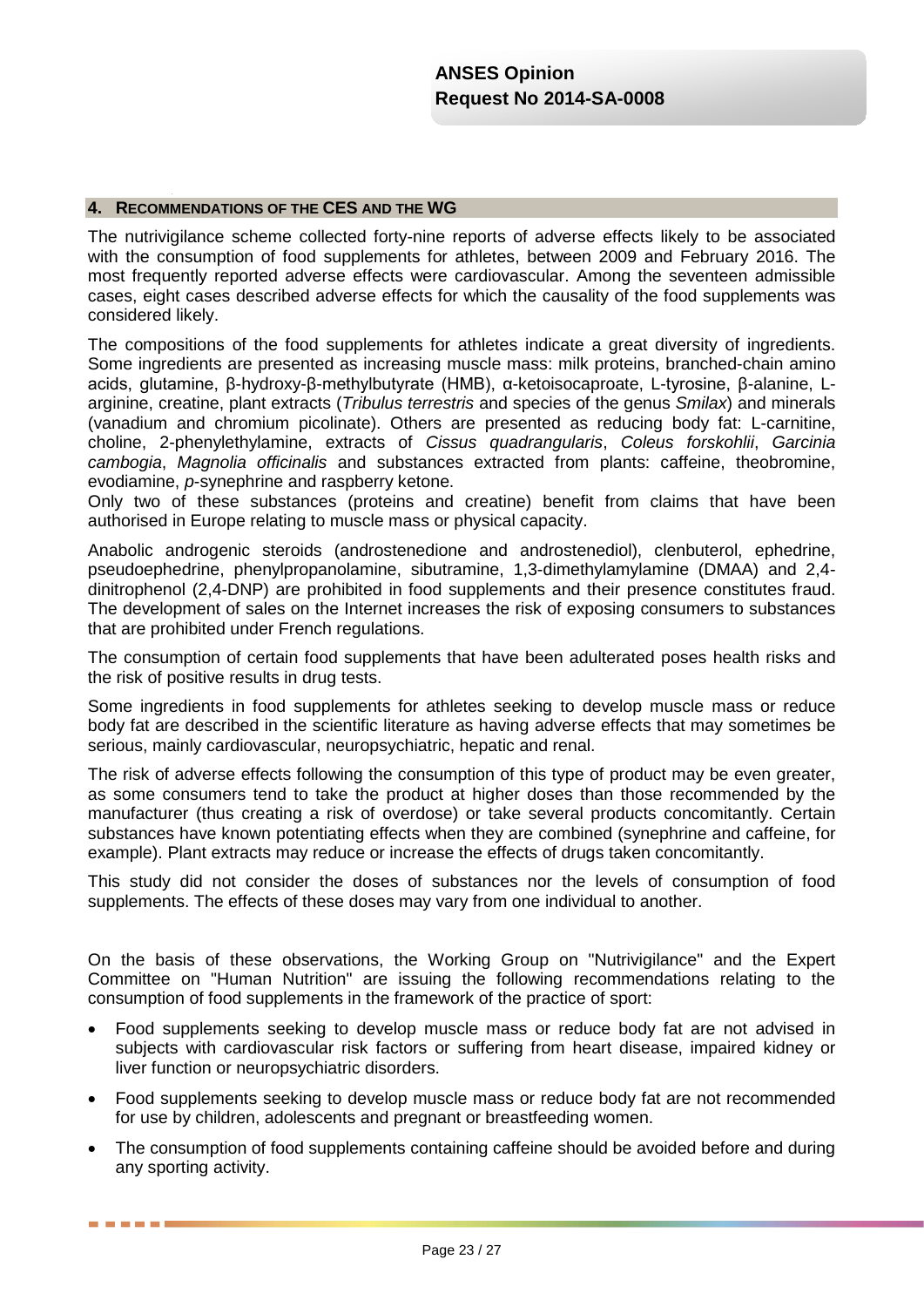- The consumption of food supplements containing caffeine should be avoided by subjects susceptible to the effects of this substance.
- The concomitant consumption of several food supplements or their combined consumption with medicinal products should be avoided.
- Sports managers should, through their training, be capable of informing athletes about the risks associated with the consumption of certain food supplements.
- The consumption objectives of the food supplements should be discussed with a healthcare professional.
- The individual's doctor and pharmacist should be informed that he/she is taking food supplements.
- Athletes should pay close attention to the composition of the products consumed and favour products complying with AFNOR standard NF V 94-001 (July 2012).
- Consumers and sales intermediaries should favour supply channels with the best oversight by the public authorities (compliance with French regulations, traceability and identification of the manufacturer).

Moreover, the plant extracts used by athletes have been little studied and there is a lack of bibliographic data on the metabolism of their constituents and their potential long-term toxicity. The Working Group on "Nutrivigilance" and the Expert Committee on "Human Nutrition" believe that additional studies on the fate in the body and the long-term toxicity of the plant extracts and certain substances found in food supplements for athletes would be useful.

In general terms, the CES reiterates that:

. . . .

- the consumption objectives of the food supplements should be discussed with a healthcare professional;
- the individual's doctor and pharmacist should be informed that he/she is taking food supplements;
- additional studies on the interactions between the multiple ingredients found in the same food supplement would be useful.

Lastly, improved international cooperation on the monitoring of adverse effects associated with the consumption of food supplements for athletes should be implemented.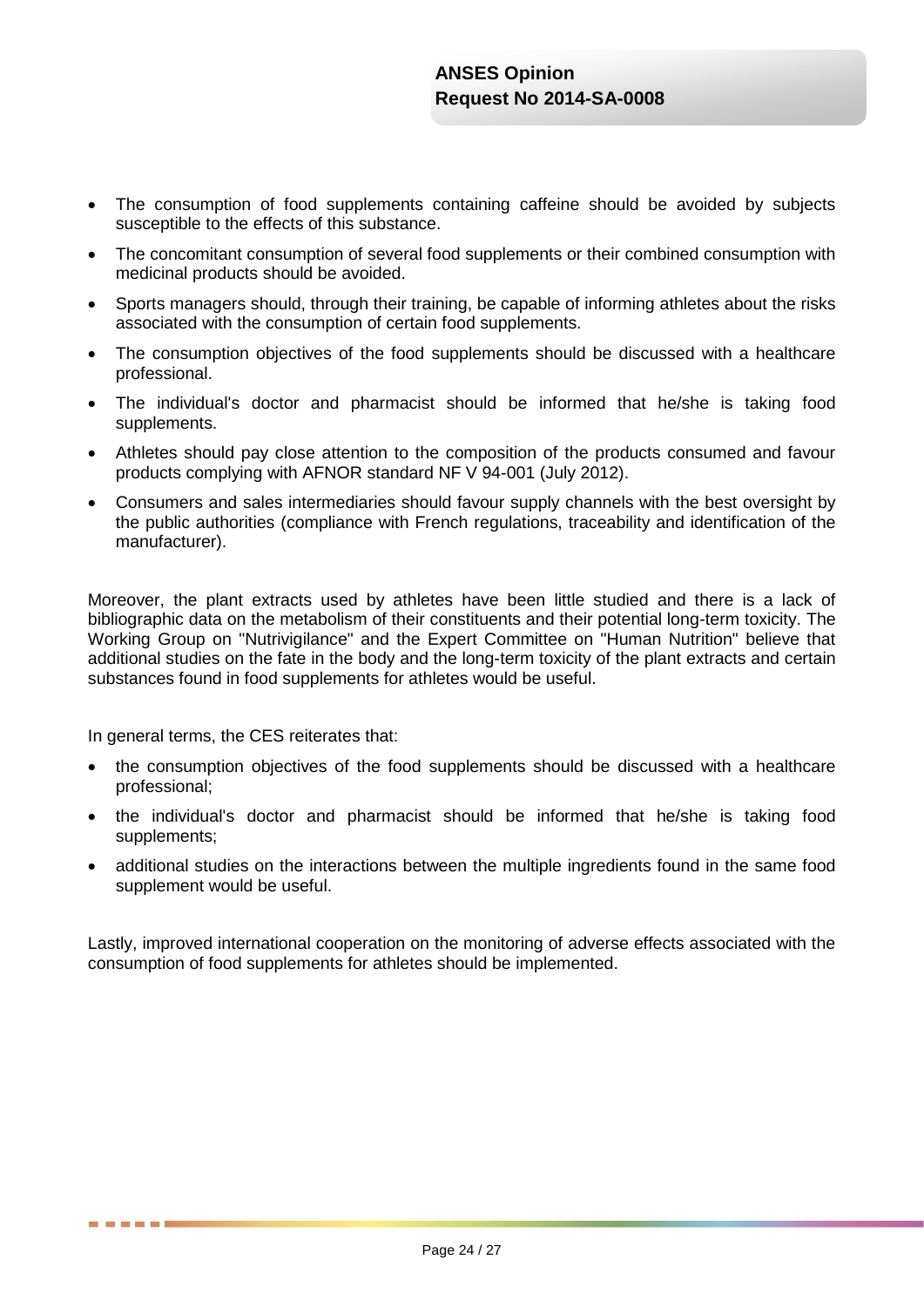#### **5. AGENCY CONCLUSIONS AND RECOMMENDATIONS**

The French Agency for Food, Environmental and Occupational Health & Safety adopts the recommendations of the Working Group on "Nutrivigilance" and the Expert Committee on "Human Nutrition".

The reports of adverse effects associated with food supplements for athletes who wish to increase their muscle mass or to reduce their body fat have led ANSES to assess the risks associated with the consumption of these supplements. The severity of some of these effects associated with the widespread consumption of these types of product and the great diversity of ingredients that they contain has prompted ANSES to draw the attention of the athletes concerned to the health risks induced by these practices.

In order to reduce these risks, it calls for consumers to take care to ensure that these food supplements are compatible with their nutritional status, state of health and the objectives sought. Indeed, the inter- and intra-individual variabilities require personalised advice to be obtained from a healthcare professional, where applicable in cooperation with the trainer or the fitness coach, and with reference to the training periods and loads.

With this objective in mind, ANSES considers it necessary for healthcare professionals to have obtained initial and continuing training in the field of nutrition, including sport nutrition. It insists on the need for a multidisciplinary approach in the area of training and nutrition of the athlete. It appears, in fact, that the constraints related to training loads and the search for performance are leading to dietary behaviours liable − in addition to the risks of negative performance in the long term – to expose practitioners to risks to their health. Accordingly, the multidisciplinary approach should involve both sports managers (coaches, sports educators, etc.) and healthcare professionals (dieticians, physicians, pharmacists, etc.), in order to help the practitioner identify his/her own specific needs and reduce any risk associated with inappropriate practices.

In addition, and more specifically when seeking to modify body composition and depending on the methods used, people practising sport should be informed of firstly, the risks associated with the consumption of pharmacologically active products and secondly, the health risks intrinsically associated with nutritional manipulation leading to weight-loss without medical supervision. ANSES reiterates that weight loss practices are not without danger and that the risk of appearance of harmful consequences of varying severity on health should not be neglected. This remains true in the framework of the practice of sport.

ANSES stresses the fact that any claimed effects on performance, even if they are scientifically based, do not in any way rule out the health risk and that their evaluations came from unrelated assessments. Thus, for example, the claims relating to caffeine for increasing stamina performance and stamina capacity have been validated by EFSA but are not currently authorised by the European Commission in view of the identified health risks.

ANSES emphasises that among the large number of substances consumed, only a few are authorised to claim properties relating to one of the benefits sought (muscle gain, fat burning). The expected benefits from the consumption of food supplements containing substances whose effectiveness has not been scientifically demonstrated therefore remain extremely hypothetical, *a fortiori* in view of the risks incurred.

Concerning the development of sales *via* the Internet, which increases the risk of exposing the consumer to substances that are prohibited under French regulations, ANSES recommends that consumers pay close attention to the composition of the products and favour firstly products complying with AFNOR standard NF V 94-001 (July 2012) and secondly supply channels with the best oversight by the public authorities (compliance with French regulations, traceability and

. . . . .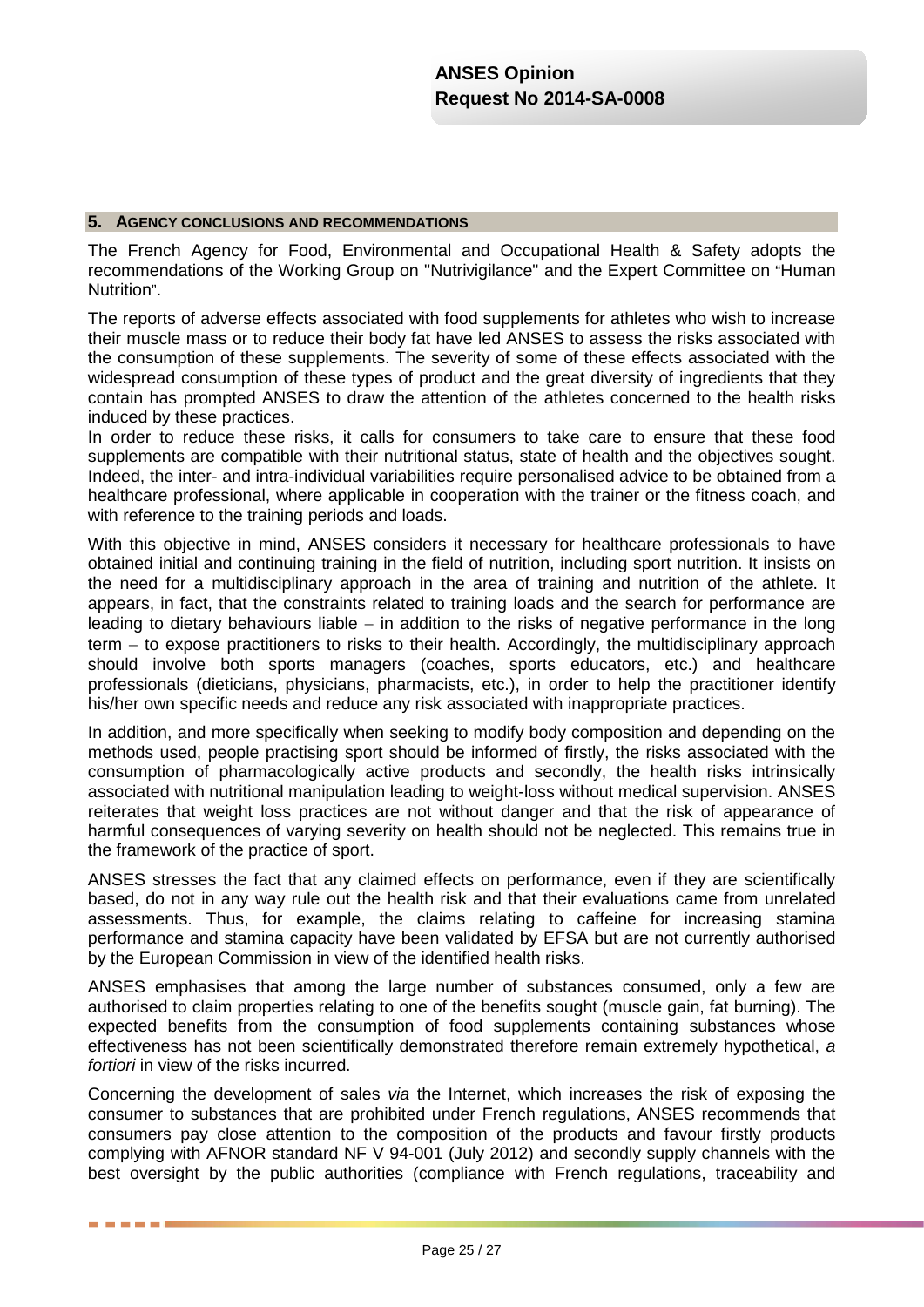identification of the manufacturer). Purchases on the Internet *de facto* increase the athlete's exposure to the consumption of adulterated food supplements, liable to cause effects on health and lead to positive anti-doping tests.

Through the hearings that it conducted, ANSES has found that the consumption of these supplements is a widespread and even cultural practice in these sports and in the places where they are practised. Thus, ANSES calls for effective information for practitioners, especially younger athletes, stressing the risks of taking such supplements in view of the relatively few benefits expected. In this context, ANSES also recommends that the public authorities conduct a debate on the appropriateness of selling these products at sites where sports are practised given the widespread nature of their consumption.

Moreover, because of the lack of available studies noted during the course of the expert appraisal, ANSES considers it would be useful to undertake:

− consumption surveys;

. . . .

- − additional studies on the interactions between the multiple ingredients found in the same food supplement;
- additional studies on the fate in the body and the long-term toxicity of the plant extracts and certain substances found in food supplements for athletes.

Lastly, ANSES emphasises the value of setting up a joint international project on the monitoring of adverse effects associated with the consumption of food supplements.

In this context, ANSES advises against the consumption of these food supplements by children, adolescents, pregnant or breastfeeding women, people with cardiovascular risk factors or suffering from heart disease, impaired kidney or liver function, or neuropsychiatric disorders. It also calls on other consumers to avoid combining several of these products, or consuming them concomitantly with drugs without the advice of a healthcare professional.

In addition, ANSES reminds healthcare professionals of the need to report to its nutrivigilance scheme any adverse effects likely to be related to the consumption of food supplements for athletes about which they become aware.

Roger GENET